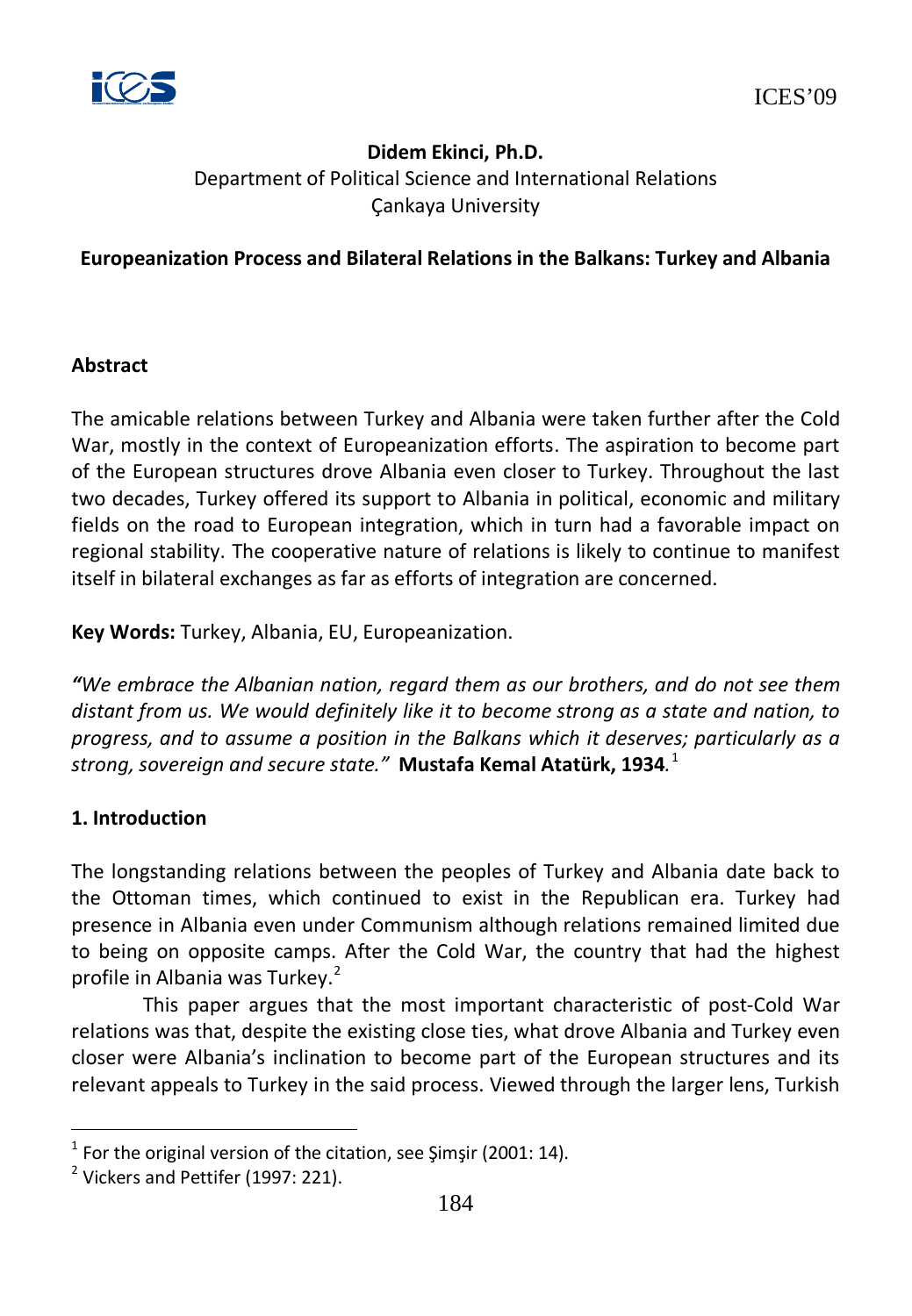

– Albanian relations is a befitting case for seeing how European integration efforts not only stood as a final goal for both, but also functioned as a means to add onto regional stability subsequently.

As the empirical data display, a large part of post-Cold War relations took place in the context of either the EU or NATO bids of Albania. Turkey does not have any intention of acting as an accelerator or a facilitator of/in Albania's EU process but of offering its experience on this challenging road. The conjuncture in the Balkans including Albania - and the EU are still unfolding, which make it difficult to make long term estimates. Within this framework this paper will unfold in sections providing historical data on relations, theoretical approaches, Turkish and Albanian experiences regarding the EU, post-Cold War relations in political, economic and military fields, to conclude by confirming the "natural allies" nature of relations, strengthened by Europenization efforts.

## **2. A Brief Historical Background of Turkish – Albanian Relations**

The relations between Turkey and Albania began in the  $14<sup>th</sup>$  century, when the Ottoman domination of the Balkans began. As the Ottoman forces proceeded towards Albania, they would face resistance by strong feudal lords, the strongest of whom was Balša II. Only after the latter's defeat were the feudal lords, who accepted obedience to the Ottoman rule, recognized as vassal administrators. Having fallen into a decline in authority following the Battle of Ankara (1402), the Ottomans would now see Venice seize control in the area. In 1404, Mehmet I restored authority within the Ottoman State, occupied Albania, put an end to vassal system and re-introduced Ottoman control in the area. One of the most successful opponents against the Ottomans was Gjergj Kastrioti Skenderbeg between 1443 – 1468. The Ottoman campaigns were hindered by the forces of Skenderbeg, whose death in 1468 would gradually put an end to resistance movements. Subsequently, the Ottomans conquered Albania and made it a part of the Empire. The Albanian population began converting to Islam and assumed administrative, military and political positions in state service, including offices of grand viziers, viziers, and *pashalıks*. Nearly thirty grand viziers in the Ottoman court were of Albanian origin, which included the famous Köprülü family. During the *Tanzimat* era, there were uprisings among the Albanians against reforms.<sup>[3](#page-192-0)</sup>

After years of unrest and local uprisings in the Empire, amidst the Balkan War in 1912, the Albanian nationalists united under the leadership of İsmail Kemal and

 $3$  Akman (2006: 153 – 156); Özgür (2007a: 314 – 335); Özgür (2007b: 337 – 347); and Atmaca (2007:350- 372).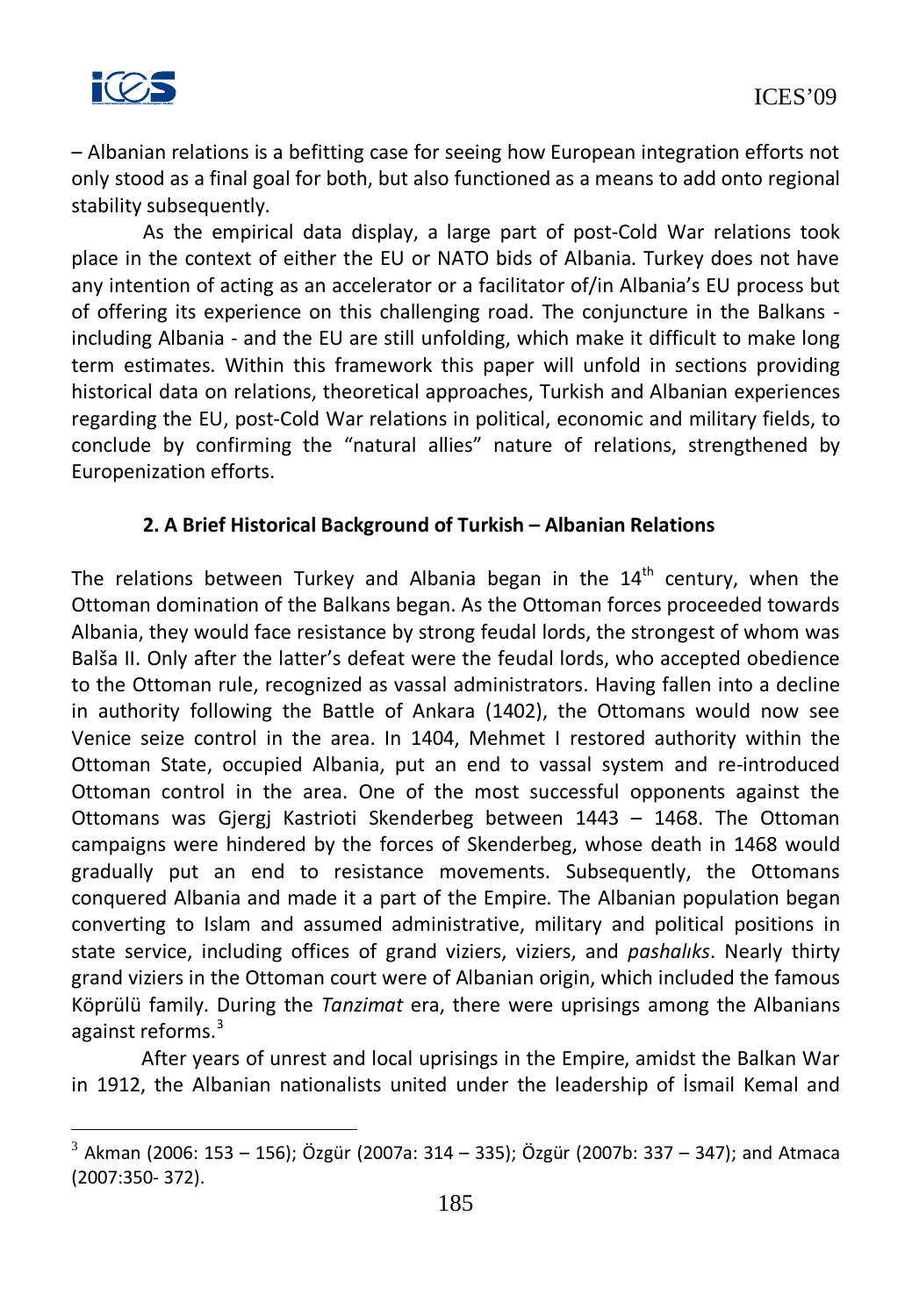

declared independence on 28 November 1912 in Avlonia. The following day, the first Albanian government would be established. The independence of Albania was recognized at the London Conference of 1913. However, all this would not bring a quick peace as the country fell into domestic turmoil because of the refusal by the northern Albanians to recognize the government in Avlonia. During World War I, Albania witnessed occupation by the Serbs, Greeks, Italians and French. In the ensuing years, as both the Ottoman state and Albania found themselves in a situation whereby they had to ward off foreign occupation and domestic unrest, diplomatic relations between the two states could not be established. After the proclamation of the Republic in Turkey in 1923, former Prime Minister Ahmet Zogu sent a telegraph to Mustafa Kemal, which was followed by a Treaty of Friendship, and the Treaty of Residence and Citizenship between Turkey and Albania the same year. These treaties were followed by the opening of the Turkish Consulate in Avlonia in July 1925 and the Turkish Embassy in Tirana in 1926. Yet, the quick blow in relations came when Ahmet Zogu declared his kingdom in 1928 – a time when the leaders of the national liberation movement in Turkey were sensitive about the newly established Turkish Republic - which would be exacerbated by aggressive news reports portraying Zogu as a prospective example before Mustafa Kemal. While such reports might have been flattery for Albanians, they were absolutely not for Turks who saw the Republic as a delicate victory. Following this, the Turkish ambassador to Tirana Tahir Lütfi Bey was withdrawn, to leave his office vacant for six years. Similarly, Albania closed its embassy in Ankara - on grounds of budgetary matters. At the height of this hostility, Mustafa Kemal was able to reverse the tide in 1931 at the  $2^{nd}$  Balkan Conference in İstanbul by giving conciliatory messages to all Balkan states, including Albania. This friendly period did not last either. When Italy occupied Albania in 1939, Turkish embassy was closed - to remain closed for the following 20 years – although relations survived at the consulate level. By 1943, the Germans replaced the Italians in Albania. The Turkish Consulate continued to function even during the Nazi occupation. The leader of one of the resistance movements in Albania, Enver Hoxha, took over control of Tirana in November 1944 and closed the Turkish Consulate the following year, which was not closed even during the Nazi occupation.

By mid-1950s, now as representatives of a Communist state, Albanian officials expressed their inclination to restore relations. With the opening of the Turkish embassy in 1958, relations resumed but were not taken further at least until 1965, due mainly to the fact that Turkey had to deal with the domestic reverberations of the 1960 coup. The only concrete outcome of efforts of rapprochement during these years was the health agreement signed between the two states in 1964. By 1965, there were positive developments in bilateral relations for two reasons. As a country that had territory-related problems with Greece, Albania voted in favor of Turkey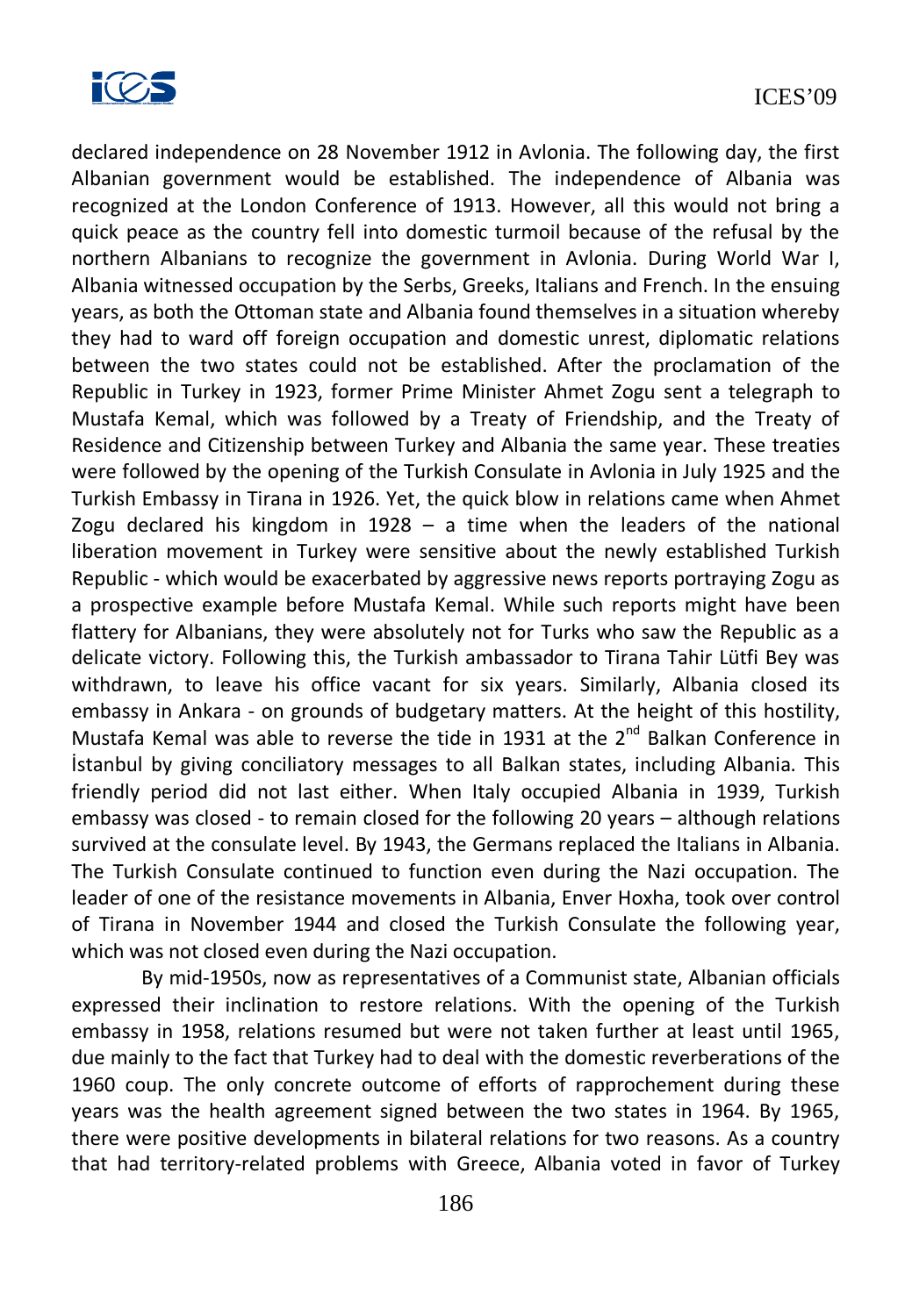

regarding the Cyprus issue at the United Nations (UN) this year, a move welcomed by Ankara. Moreover, since Albania had been isolated since 1961 due to cold relations with the Soviet Union and felt threatened by its immediate neighbors Greece and Yugoslavia, it looked to Turkey for support to which Turkey subsequently reciprocated with an official visit in Tirana in 1966. In general, relations after 1966 displayed a dim picture which was to be revived with the end of the communist regime in Albania. $4$ 

On the eve of the fall of Communism, Albania's relations with Turkey improved to the extent of causing one Albanian journalist to describe the state of affairs as "something of a renaissance"<sup>[5](#page-194-1)</sup>, making reference to the agreement on air transport and others on cooperation and exchange, which were not welcome by Greece. By 1988, the official visit in Tirana by former Foreign Minister Mesut Yılmaz was regarded as a milestone in bilateral relations as being the first high level contact since the Communist era. It is also noteworthy that although Enver Hoxha was generally marked as the figure to have developed friendly relations with Turkey, it was Ramiz Alia who was given more credit for having given an impetus to bilateral ties. The unproblematic relations were confirmed during this visit.<sup>[6](#page-194-2)</sup>

## **3. Theoretical Framework: (Neo)Functionalism, Integration Theory, Federalism and Intergovernmentalism**

As two countries that had pre-cognizance of each other due to common history, Albania and Turkey entered a new period after 1992. Thinking hypothetically, although relations between the two states could still develop, they would not have assumed a natural allies relationship if it were not for the European integration efforts of Albania which drove it closer to Turkey. In this sense, the examination of European integration and its implications on our case study by briefly touching upon the relevant theoretical framework will be instrumental in our comprehension of the subject matter. By definition, "Europeanization" can be described, in its simplest form, as the process of becoming integrated into European structures, institutions, and systems. How this was (and is) brought to pass since the post-war era in the European Union (EU) poses itself as a question, the answer of which was offered in the streams of thought concerning global governance.

In this context, functionalism, as the most important approach to international institutions in the twentieth century since globalization issues are mostly based on functionalist ideas, is the first to mention. "Functionalism looks to the

<sup>4</sup> Şimşir (2001:14 – 50). 5 Zanga (1984).

 $<sup>6</sup>$  Zanga (1988)</sup>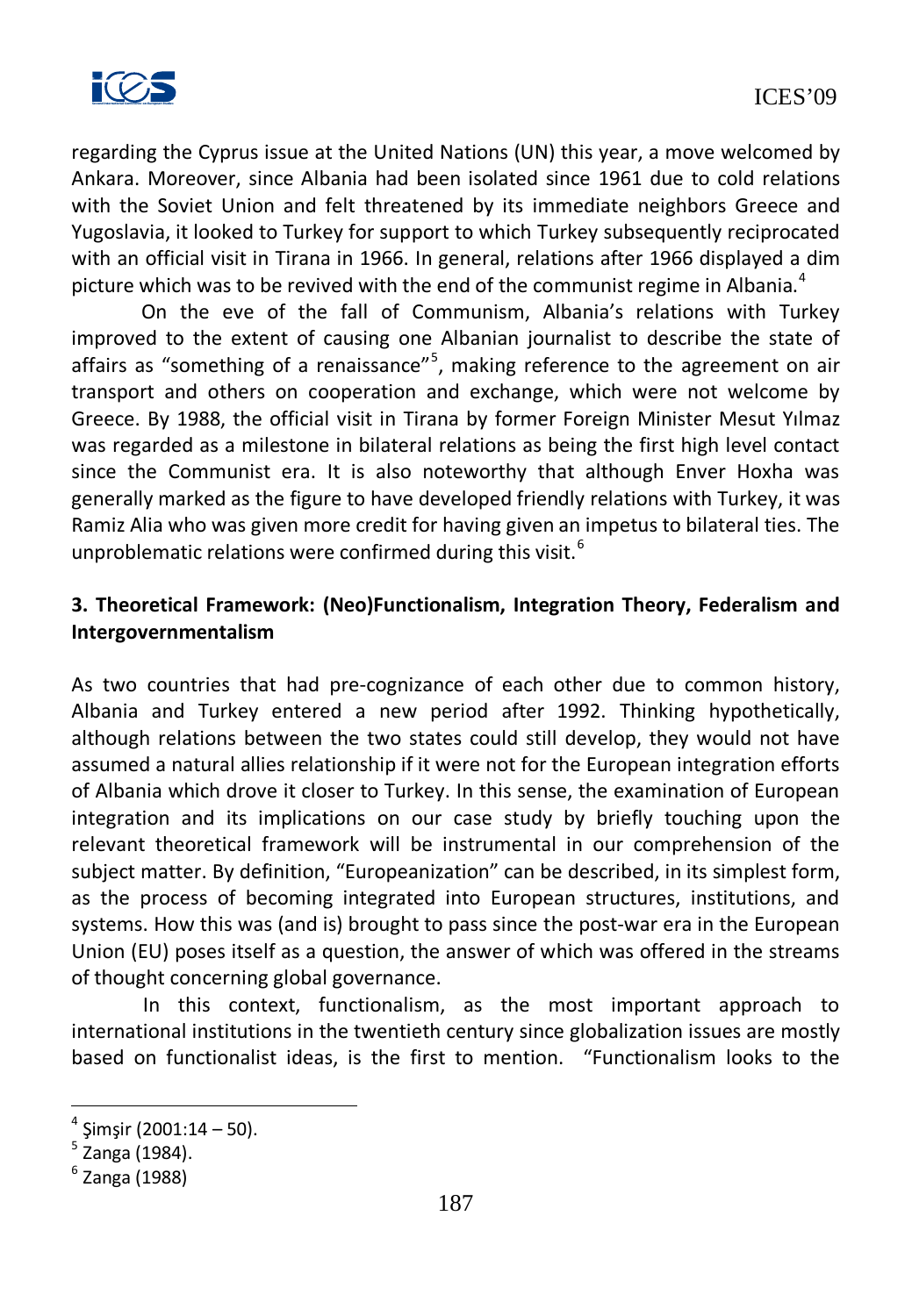

creation of a new world order in which sovereign state takes a back seat"<sup>[7](#page-195-0)</sup> and submits its powers to institutions which will carry out the necessary functions. Functionalism asserts that a peace system could be built from the bottom up through a kind of cooperation that reduces sovereignty capacities of states.<sup>[8](#page-195-1)</sup> As the powers of state are transferred to institutions, the state will exercise less functions and cooperation will be obtained with each organization carrying out its own function.

On the other hand, integration theory focuses on the creation of new states on the regional basis, which could lead to the establishment of a world state. In this sense, the most referred to regional political and economic entity comes to fore as the EU, which is thought to act as a possible prelude to a single world state. $9$  As the EU has gone through stages until it evolved to what it is today, integrationists conceive it to be a befitting test case for their arguments concerning a prospective evolution into a single world state. Furthermore, federalism views the EU as an evolving federation which already displays federal features. The end-result is intended to be a federal Europe. Federalist arguments regarding the EU cite the court, common market, common currency, common polices, etc.<sup>[10](#page-195-3)</sup> Apart from these approaches, intergovernmentalism takes the view that states in organizations are the main actors, that the integration process is driven by interstate relations and predicts the EU to evolve into an intergovernmentalist organization in the future. $11$ 

These theoretical reflections indeed came into the picture in Europe out of a common aspiration which was to build a federal Europe, with necessary institutions, one that would be free of wars. What we are currently witnessing today in the Balkans could be viewed as something similar, as an action replay of post-war times, to that aspiration in essence. Temporal and spatial conditions in the region have changed remarkably in the past two decades; yet the aspiration for seeking peace, stability and welfare in the larger European network remains. The regional states are inclined to see their future in the European institutions and the latter already named its price: conditionalities that have to be fulfilled for full membership. Although Turkey has been longer engaged in the EU bid than Albania, both countries are fully exposed to the challenges and positive prospects concerning membership. How this European zeal took to the stage in the relations between Turkey and Albania in the post-Cold War era follows after a brief chronicle of the relations of both countries with the EU.

Brown (1997: 133).

 $8$  For the argument which is summarized as "form follows function" and "peace in parts", see Brown (1997: 130).

<sup>9</sup> Brown (1997: 133 – 134).

 $10$  Bogdani and Loughlin (2007: 15).

 $11$  Bogdani and Loughlin (2007:  $16 - 17$ ); and Brown (1997: 136).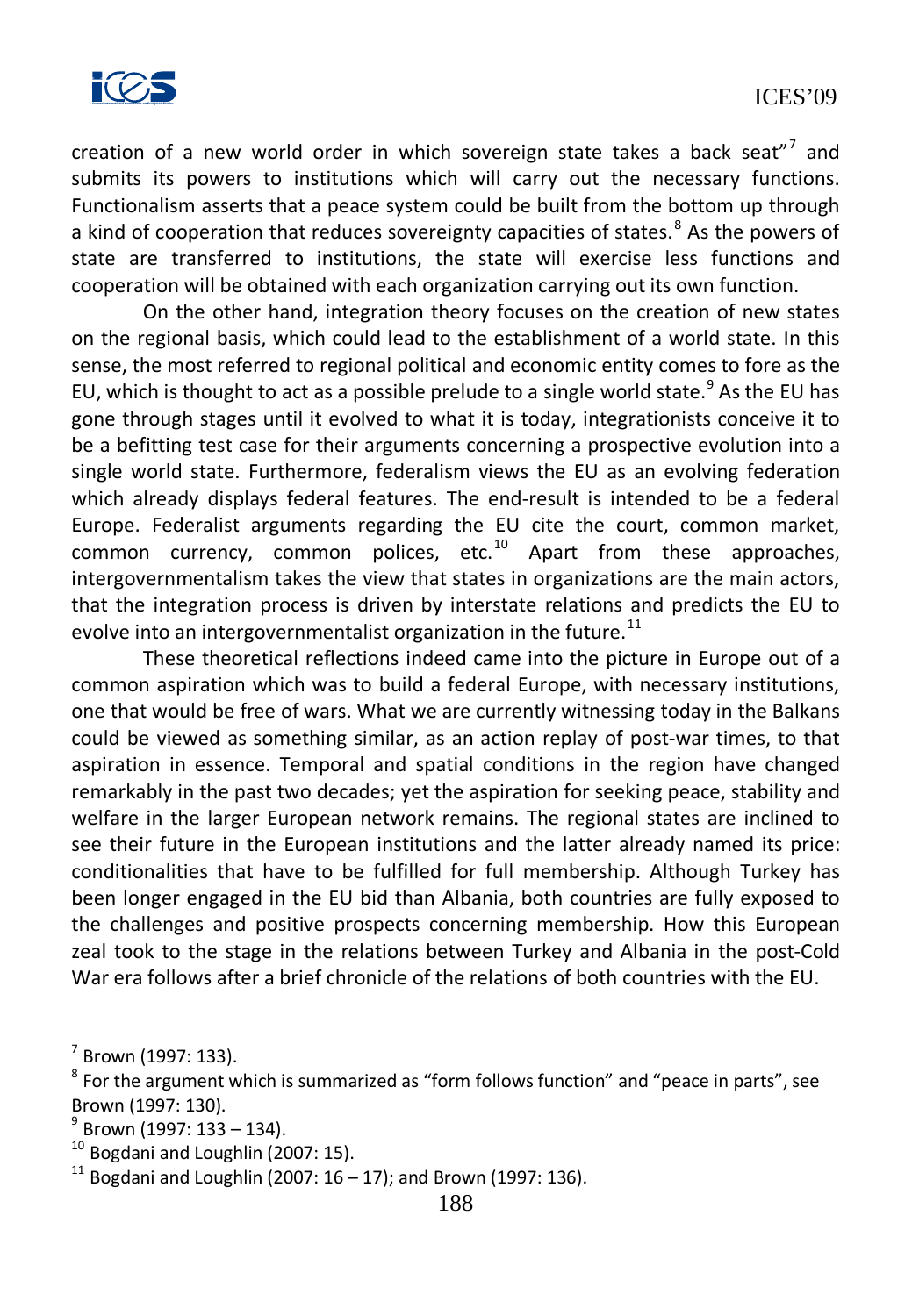

#### **4. Turkey and Albania: An Eu History**

The debut of Albania's relations with the EU was the Agreement on Trade and Cooperation in 1992, signed with a view to fostering economy and democratization in Albania. This agreement and other trade-related ones signed after this agreement aim at helping Albania carve a space for its exports in the larger European market.<sup>[12](#page-196-0)</sup> By 1995, Albania officially applied for the opening of negotiations for a possible full membership with the EU. The following year, although the Council of Ministers asked the Commission to prepare a proposal for further strengthening relations with Albania, this would be hindered by untoward political and economic crises in the ensuing years.<sup>[13](#page-196-1)</sup> The EU granted Albania certain preferential tariffs for promoting economic cooperation in 1998. The talks for accession had been initiated in 2003 and were finalized with the Stabilization and Association Act (SAA) in 2006. Apart from the agreements, the EU also extended assistance in form of aids and grants to Albania as a "Poland and Hungary: Assistance for Reconstruction of Their Economies" (PHARE) partner state since 1992. This program is directed at public administration and institutional reform, local community development, infrastructure development and agricultural development.<sup>[14](#page-196-2)</sup> As is the case with other countries, the road to a possible accession is an onerous process, from which Albania is also having its share since 1992.

Turkey officially applied to the European Economic Community (EEC), which was the predecessor of the EU, in 1959 and relations began with the Association Agreement (Ankara Agreement) in 1963. The Ankara Agreement arranged Turkey's relations with the EEC in three consecutive periods: preparatory  $(1964 - 1970)$ , transition (1973 – 1995) and completion (1996 - ) phases. The first period ended in 1970. The Additional Protocol setting forth the rules of transition period became effective in 1973 and highlighted the lifting of customs duties, financial liabilities and quotas as well as the related schedule and rules. The document envisaged Turkey to fulfill the requirements of the Customs Union in 22 years. By 1978, Turkey suspended its obligations in the framework of Article 60 of the Additional Protocol, to be followed by the complete freezing of relations when Greece was accepted as a full member in 1981. The first official contact with the EEC took place in 1986. Turkey applied for full membership in 1987 and since then has taken many efforts for achieving this final goal. After the completion of the transition phase, the Customs Union Decision was

<sup>12</sup> Abazi, (2008: 245).

 $13$  Bogdani and Loughlin (2007: 116).

 $14$  Abazi (2008: 245 – 247).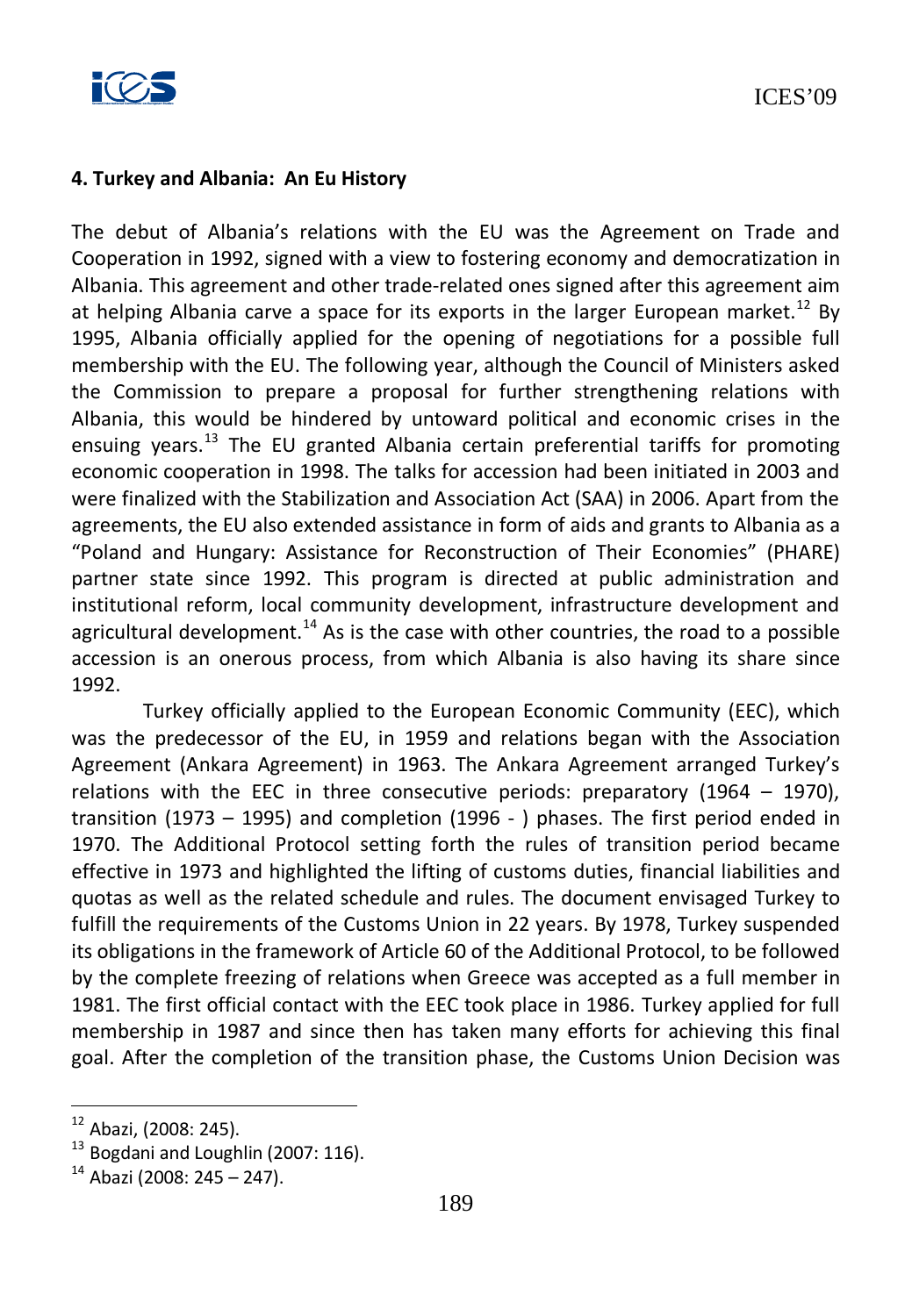

adopted during which Turkey eliminated customs duties for EU industrial goods and refined food products. Turkey was not mentioned at the 1997 Luxembourg Summit as one of the prospective candidates; however this was reversed at the 1999 Helsinki Summit which gave relations an impetus. The EU - Turkey Accession Partnership was adopted and Turkey's National Program for the Adoption of the *Acquis Communautaire* was submitted to the EU Commission in 2001. In 2004, the European Council decided to open membership talks with Turkey, which materialized in 2005.<sup>[15](#page-197-0)</sup> Turkey's relationship with the EU is a complicated one with many headings and subheadings, which gets altered with the incoming and outgoing political figures on both sides, and changing conjunctures. Turkey's Europeanization experience is the most peculiar one in terms of its duration and character. Temporally speaking, there is no other country that has waited for half a century for the completion of full membership procedures. As for the characteristics of this *sui generis* candidacy, there is no other state that has faced such a loaded package of requirements. Still, Ankara's resolve for the realization of full membership is likely to continue.

### **5. Turkey and Albania in The Post-Cold War Era**

### *5.1. Mutual Considerations*

There is no single accurate estimate or calculation as to the future form of EU. But it is no prophecy to argue that the EU will continue to evolve as it has done to date. It is not known whether it will end up as a federal, intergovernmental or single world state as relevant theories suggest, however its posture as the main means of Europeanization and as an aspired political body are seen in many ways, including its deepening effect on bilateral relations in the Balkans and our concern relates to how it was reflected on Turkish – Albanian relations in the post-Cold War era.

As the most isolated communist state of the 1970s, Albania found itself in an even weaker and more fragile environment in the aftermath of the Cold War. The pressing foreign policy issues for Albania were the Kosovo issue, the Albanian minority in Macedonia, the territorial problem with Greece related to Northern Epirus, and the issue of illegal Albanian minority in Greece. It also had to deal with serious economic problems. Given the hostile relations between Yugoslavia and Greece at the time and what former President Sali Berisha called "blood relations" referring to many Albanian migrants in Turkey, Turkey was a natural ally for Albania.<sup>[16](#page-197-1)</sup> On the other hand, by

Ülger (2003: 213 – 215); Canbolat (2004: 209); and Delegation of the European Commission to Turkey, [http://www.avrupa.info.tr/AB\\_ve\\_Turkiye/Tarihcesi.html](http://www.avrupa.info.tr/AB_ve_Turkiye/Tarihcesi.html)

 $16$  Uzgel (2001a: 54); and Xhudo (1996: 50).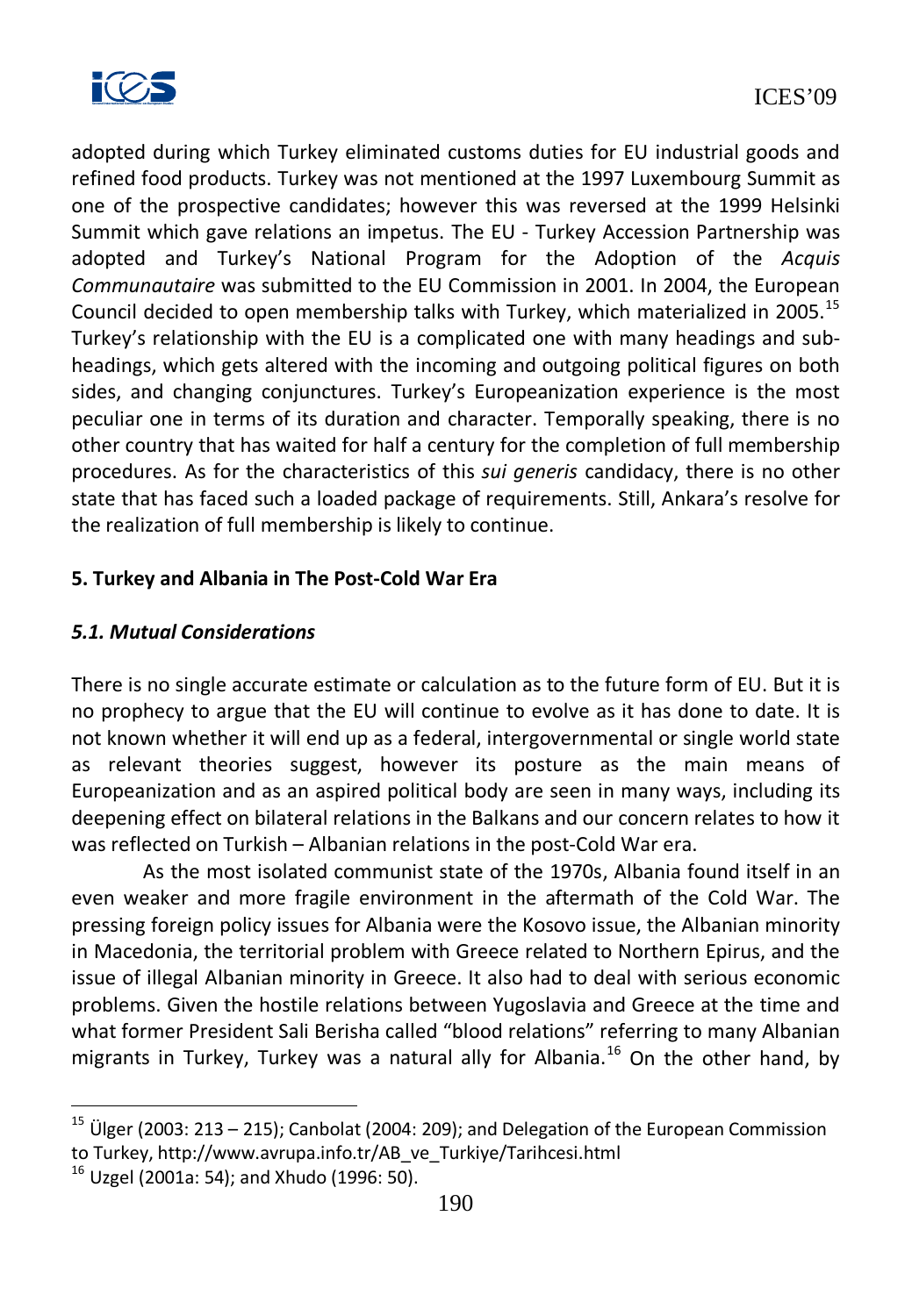

chance or calculation, Turkey's political and military cooperation with Albania followed a pattern similar to the one pursued by the U.S. in the same era and the fact that U.S. and Turkish strategic interests overlapped in Albania facilitated the improvement of bilateral relations. $17$ 

Nevertheless, it can be argued that bilateral relations were shaped to a great extent with Albania's main foreign policy goal of Europeanization and Turkey's due reciprocation. From the Albanian viewpoint, first and foremost, the reasons for appealing to Turkey on its road to the EU mainly rested on the shared history between the two states. The close relations also include what former President Sali Berisha described as "blood relations"<sup>[18](#page-198-1)</sup> referring to the Albanians who migrated to Turkey over the years. There is a strong Balkan émigré population in Turkey which includes the Albanians and is influential in Turkey's policies towards the region.

Second, Turkey has more experience in the EU advent. As a country which has gained much experience in political, economic, military, technical, social, educational and other fields in integration process, Turkey has from the beginning offered its support to Albania. Turkey and Albania view EU membership as a common final goal and in this connection Turkey showed its willingness to proceed together to achieve this common objective. For instance, the Government Program (2001) explicitly stated the need to prioritize relations with the EU in relations with Albania, (and the U.S.) as a support for democracy in Albania.<sup>[19](#page-198-2)</sup> Furthermore, given its pre-cognizance of the region and its past with the regional states, Turkey can also be instrumental in offering the EU support in its policies towards the Balkans, including Albania.

Third, as a member of NATO, Turkey was an important actor in the Balkans and a valued natural ally for Albania. Membership in NATO is the second most important foreign policy goal for Albania. In fact, Albania was the first former Warsaw Pact member to apply for membership in NATO in 1992. Albania's proximity to conflicts in the Balkans, exacerbated by its weak military posture, prompted it to look for protectors in its vicinity and "Turkey offered it the best chance to gain such protection given that Turkey is part of NATO and has one of the … modern militaries in the area."<sup>[20](#page-198-3)</sup>

Fourth, the unproblematic relations until then between the two states were another push for seeing Turkey as a partner in the efforts of integration. Although relations remained in certain margins due to ideological borders during the Cold War,

<sup>17</sup> Uzgel (2001a: 55).

 $^{18}$  Xhudo (1997: 50).<br> $^{19}$  Yılmaz (2001: 115).

<sup>&</sup>lt;sup>20</sup> Xhudo (1997: 50). Albania was the first former Communist state to receive arms from the U.S. and granted the use of its harbors to the U.S. Navy; see Uzgel (2001a: 54).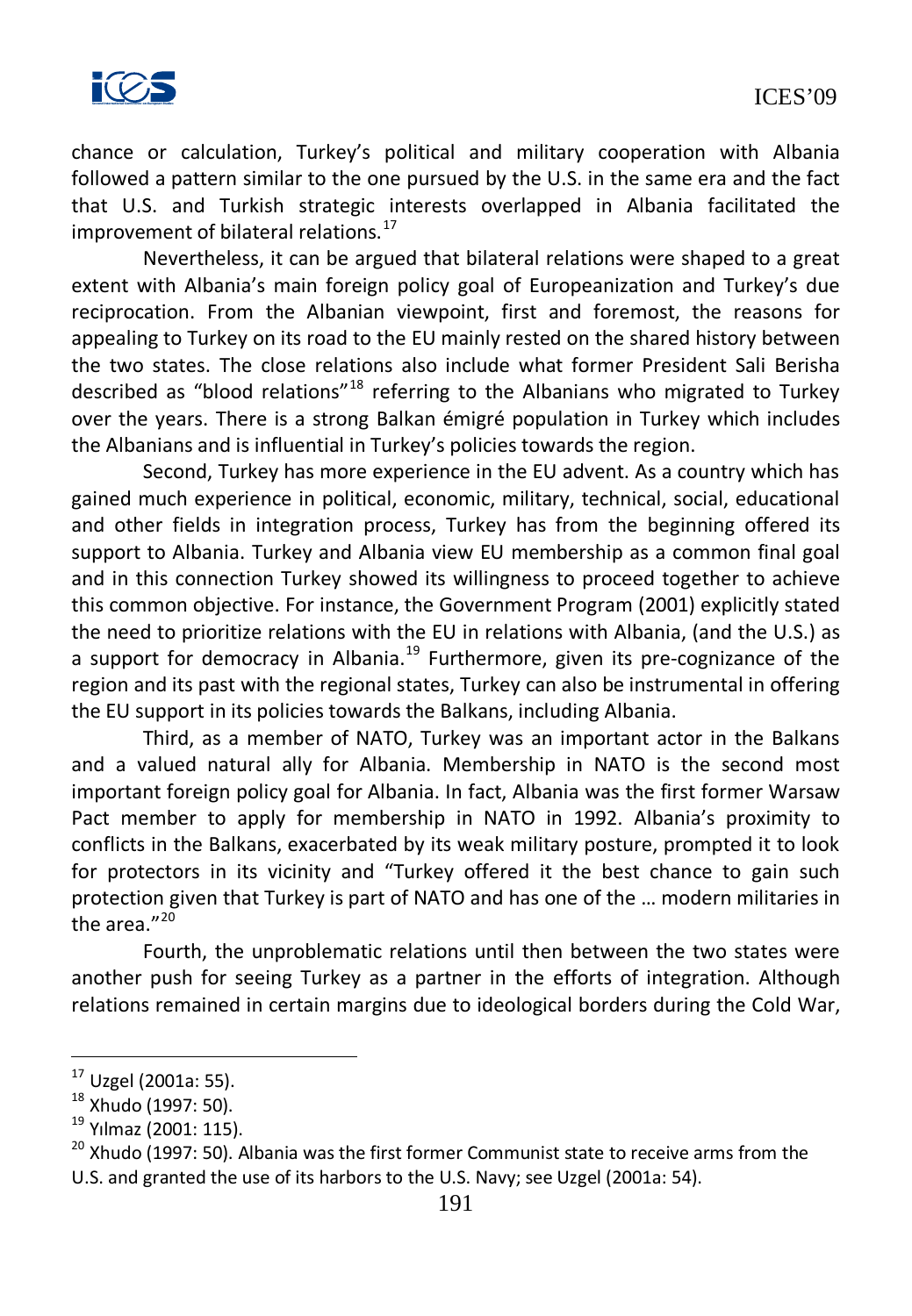

the post-Cold War era proved a time for gearing up the traditional friendship, which was confirmed most recently at the official farewell of the outgoing Turkish ambassador to Tirana. $^{21}$  $^{21}$  $^{21}$ 

Fifth, the recent memory of urgent economic aid had been a positive test case for both countries after the collapse of Communism in Albania, which was much appreciated by Albania. To give two examples, in 1990, Albania asked for electricity supply of 150 million kW from *Türkiye Elektrik Kurumu* (TEK - Turkish Electricity Institution) when President Turgut Özal and his counterpart Ramiz Alia had contacts in late September.<sup>[22](#page-199-1)</sup> Turkey also took efforts to support Albania in its transition from the outdated closed economy to liberal market economy. The humanitarian aid extended by Turkey to Albania in 1991 and 1992 amounted to \$ 21,9 million which ranked second after Italian aid. $^{23}$  $^{23}$  $^{23}$ 

In reciprocating Albania's appeal, Turkey's overall considerations were shaped mainly by historical ties and common heritage. In Balkans policy of Turkey, one of the anchorage groups in the region has come to be Albanians (along with the Bosnians) since the Ottoman times. Currently, Albania is still viewed as the barometer of Turkey's Balkan policy – alongside with Bosnia which is viewed as the barometer of Turkey in the region. If Turkey fails to provide support to Albania for its stability and security in the Balkans, it cannot be as influential as it would aspire to be in the Balkans.[24](#page-199-3)

Second, Turkey also takes into account that it is not just a Balkan country but belongs to the other immediate regions of the Middle East, Caucasus and the Eastern Mediterranean, which are in an interdependence relationship with each other. In order for Turkey to devise an influential policy towards the Balkans, it will need to observe global and regional balances. The most important aspect that differentiates Turkey from the rest of the regional countries is that it simultaneously belongs to these regions; no other Balkan state has a policy maneuver space as large. There is interdependence between these regions which, if explored efficiently, would be beneficial for Turkey.<sup>[25](#page-199-4)</sup>

Third, Turkey is aware of the necessity of closely following the balances within the Balkans for conducting an active and effective diplomacy in the region, and that includes Albania. In this respect, Turkey's priority in the Balkans should be to help

<sup>&</sup>lt;sup>21</sup> "Premier Berisha Receives H. E. Suphan Erkula, Outgoing Turkish Ambassador in Tirana", *Republika e Shqipërisë, Këshilli i Ministrave, Departementi i Enformacionit.*

<sup>22</sup> 25 September 1990, *Milliyet*; and 29 September 1990, *Güneş*. <sup>23</sup> Xhudo (1997: 50).

<sup>24</sup> Davutoğlu (2008: 316 – 318).

<sup>25</sup> Davutoğlu (2008: 318).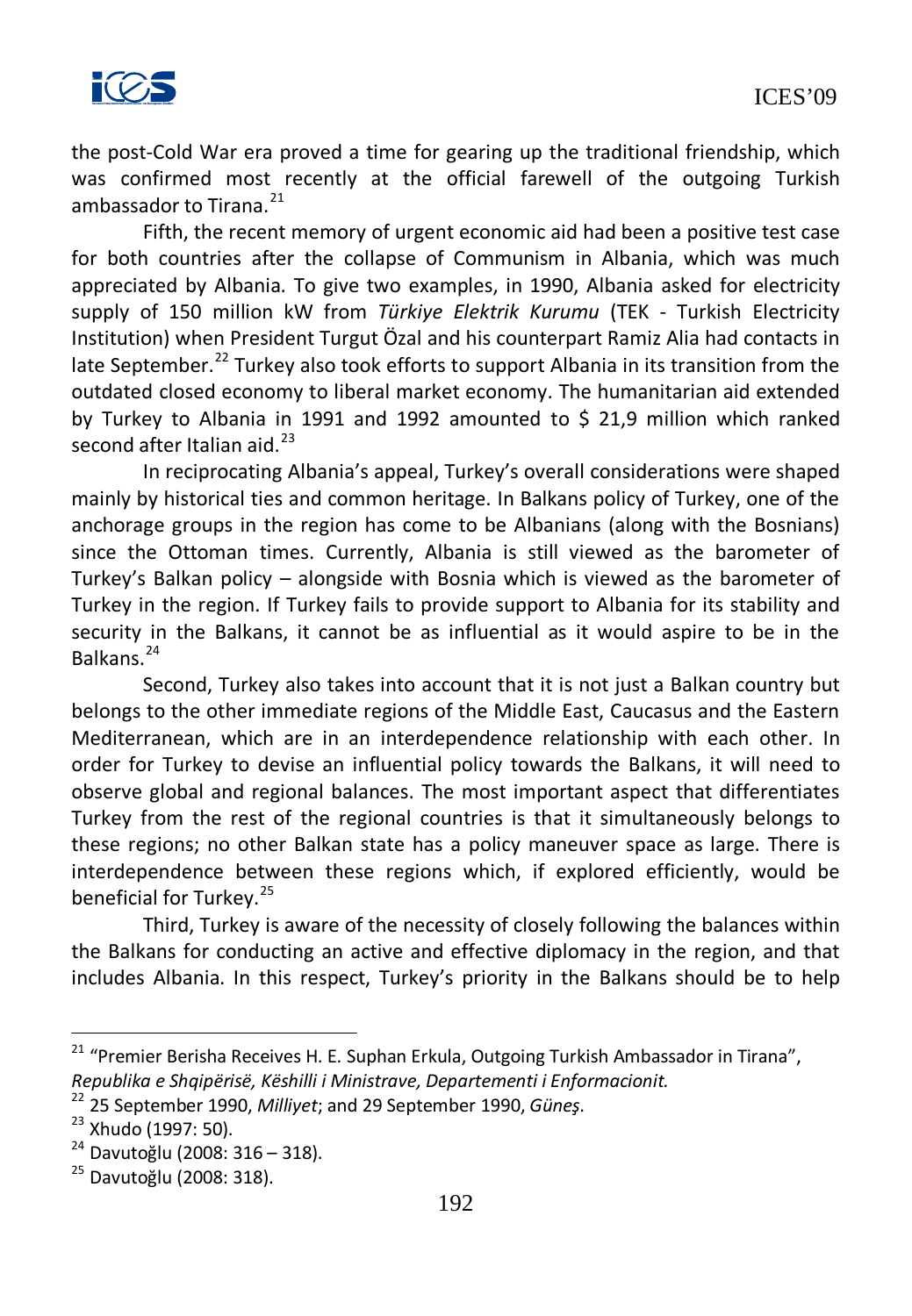

Albania consolidate its security and to implement a comprehensive cooperation scheme. Although from the official viewpoint Greece is not seen as a rival of Turkey in the Balkans, the reverberations of the pyramid scheme crisis in 1997 said otherwise, which produced a maneuver space for Greece to move ahead as an influential actor. Likewise, Albanian officials looked to Greece for help in the initial days of the Kosovo crisis, which was self-explanatory in that sense. $^{26}$  $^{26}$  $^{26}$  If Albania is going to continue to be viewed as the barometer for Turkey's Balkan policy, Turkey should pursue policies which mind balances.

Fourth, Turkey attaches importance to devising comprehensive policies, and being part of these policies towards the region as a whole, aware of the contradictions and risks. In such a framework, Turkey is aware of the significance of undertaking active roles in regional platforms.<sup>[27](#page-200-1)</sup> Projects which could bolster relations with Albania in various fields can be proposed as part of future policies.

Fifth, being part of policies towards the region, Turkey acknowledges the important role of the strategic means that it has access to, i. e., NATO. $^{28}$  $^{28}$  $^{28}$  NATO also regards the military cooperation between Turkey and Albania as a stabilizing factor in the volatile region of the Balkans.<sup>[29](#page-200-3)</sup> This was why, for instance, as early as 1990, the two states inked a military cooperation agreement and Turkey became the first country to send a full time military attaché to Tirana.<sup>[30](#page-200-4)</sup>

These mutual concerns are by no means exhaustive or listed in order of importance. However, they can provide a background in seeing how they have found a space in bilateral relations embedded in Europeanization efforts of Albania. How they materialized in practice shall be seen in political/diplomatic, economic and military fields, respectively.

### *5.2. Politics And Diplomacy*

The abovementioned appeal made by Albania in 1990 did not merely concern economic venue; it also extended to urgent diplomatic and humanitarian support in respect of which Turkey supported Albania's bid for European organizations, extended diplomatic, military, police, and judicial assistance, and accepted Albanian students in Turkish universities.<sup>[31](#page-200-5)</sup>

<sup>26</sup> Davutoğlu (2008: 319 – 320).

<sup>27</sup> Davutoğlu (2008: 320).

<sup>&</sup>lt;sup>28</sup> Davutoğlu (2008: 321 – 322).<br><sup>29</sup> Uzgel (2001a: 55).

<sup>&</sup>lt;sup>30</sup> Vickers and Pettifer (1997: 217).

 $31$  Kut (2002: 102).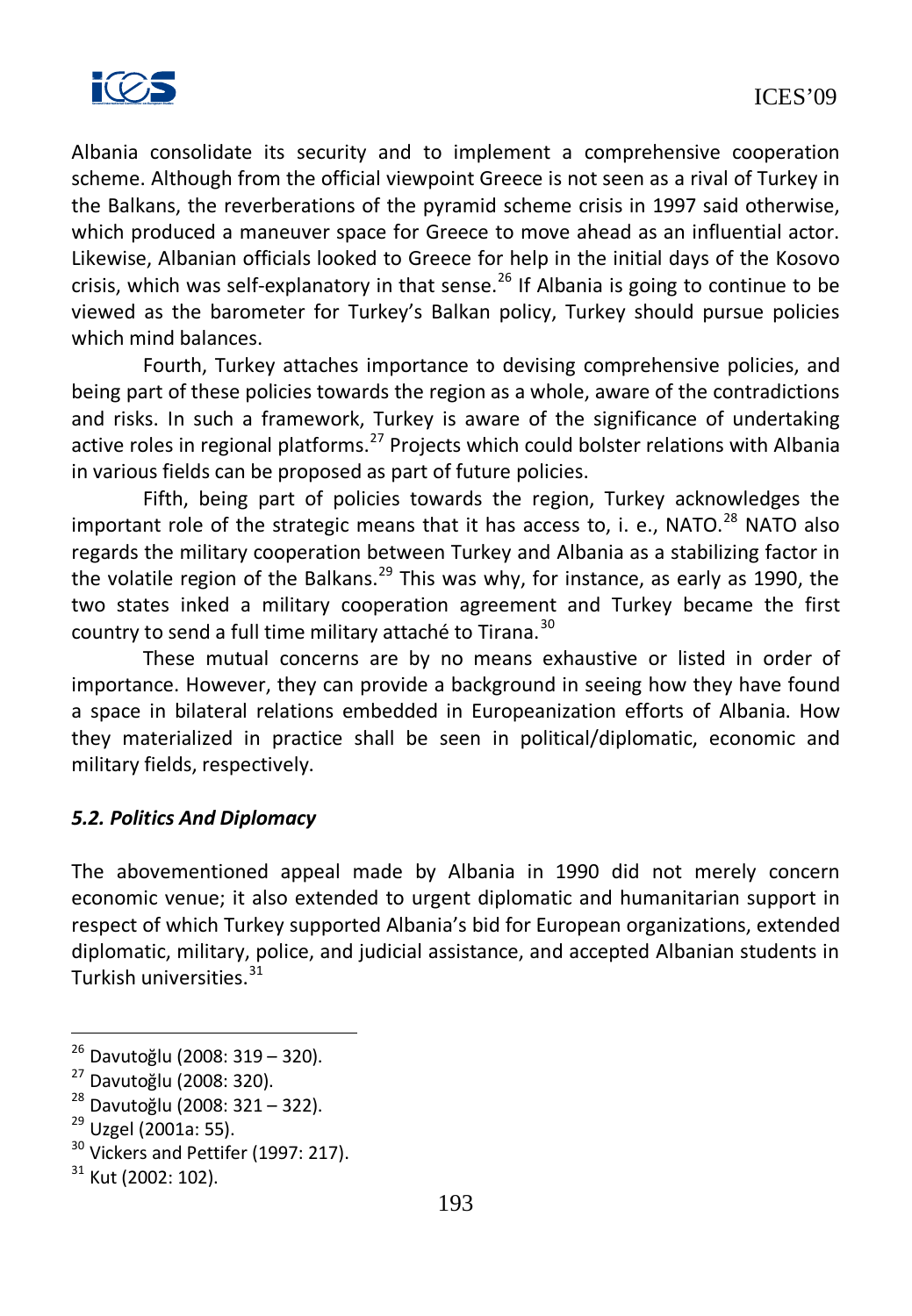

Turkey also played an important role in Albania's entrance into the Black Sea Economic Cooperation (BSEC). As a secular country, Albania became a member of the Organization of Islamic Conference (OIC) in 1992 despite opposition from certain factions in the country.<sup>[32](#page-201-0)</sup> The OIC membership of Albania made the country the only other European country apart from Turkey. The opponents of this membership maintained that this membership would distance Albania from Europe. However, the Berisha government saw it as a positive development for Albania because it was a secular country like Turkey. It has been argued that among the reasons for joining the OIC was also seeing it as a source for economic support.<sup>[33](#page-201-1)</sup>

Turkey and Albania signed the Agreement on Friendship and Cooperation during Demirel's visit in Albania in June  $1992^{34}$  $1992^{34}$  $1992^{34}$  and Turkey stated that it would extend a \$ 50 million humanitarian and technical aid to Albania.<sup>[35](#page-201-3)</sup> The two states also signed the public safety cooperation protocol in early August 1992.<sup>[36](#page-201-4)</sup> Such an improvement in bilateral relations made former Greek Foreign Minister Andonis Samaras define Albania as part of the alleged "Muslim Axis" led by Turkey in the same year.<sup>[37](#page-201-5)</sup> It is well known that this active approach towards the region during Özal's term of office caused Greece fear Turkey, thinking that it might want to play the "Muslim card" in the region. However, it was simply an indication of Turkey's willingness for being part of the conjuncture it the region.

In 1992, Özal gave a speech at the Albanian parliament in which he gave recommendations. Özal advised the Albanian officials to draw up a 15-year plan, to focus on tourism and service sectors, and to improve relations with Macedonia.<sup>[38](#page-201-6)</sup> In the same year, Albanian officials stated that they would like to build a more systematized cooperation with Turkey and described the main shortcomings in the relations: inadequate levels of coordination concerning the issues envisaged in bilateral agreements; 1) lack of a sound coordination of the implementation of decisions jointly taken, 2) ignoring follow-up of the implementation of decisions taken, 3) lack of tactical studies between the two countries.<sup>[39](#page-201-7)</sup> Despite such conditions, efforts continued to improve relations. In 1993, former Albanian Prime Minister Alexander Meksi paid an official visit to Turkey. The following year, Sali Berisha visited Turkey

<sup>32</sup> Uzgel (2001b: 503).

<sup>33</sup> Xhudo (1997: 52).

<sup>34</sup> 1 June 1992, *Hürriyet*; and 1 June 1992, *Sabah*.

<sup>35</sup> Demirtaş-Coşkun (2001: 87).

<sup>36</sup> 7 August 1992, *Cumhuriyet*. <sup>37</sup> Kut (2002: 102).

<sup>38</sup> 20 February 1993, *Hürriyet*.

<sup>&</sup>lt;sup>39</sup> Yılmaz (2001: 108).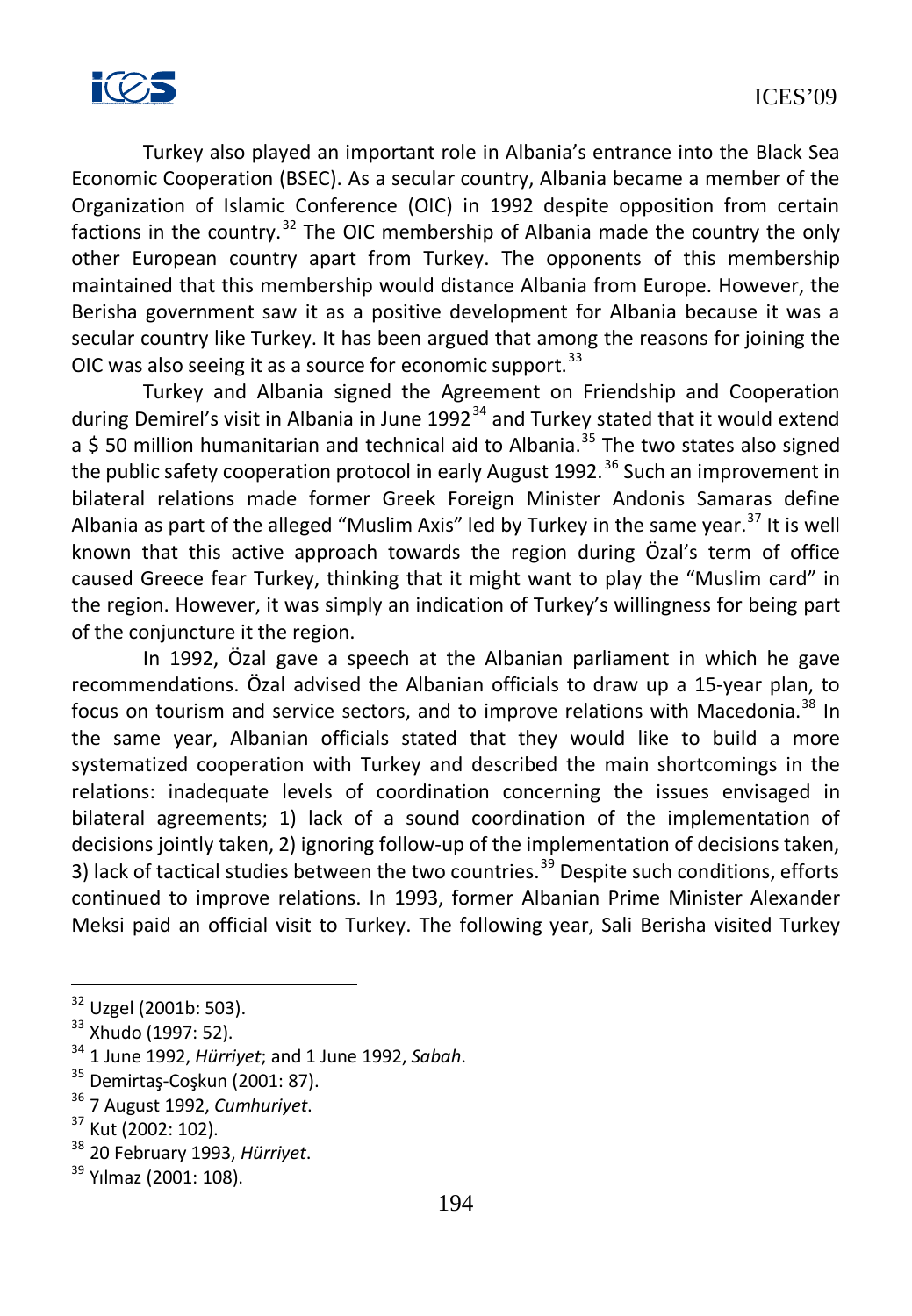

and asked for support in the economic and security fields as well as support for Albania's NATO bid and for peaceful solution of the problems in Kosovo.<sup>[40](#page-202-0)</sup>

However, relations lost momentum by 1995 when Greece began translating its hostile approach into a friendly one in respect of regional states. Greece and Albania settled their bilateral disputes concerning the rights of the Greek minority in Albania and the situation of illegal Albanian workers in Greece. Greece lifted its veto concerning the EU aid to Albania and the beginning of mutual visits between the two states added on to the positive atmosphere. Moreover, Greece succeeded in pulling Albania to its side by extending economic aid in 1997. $41$ 

In 1997, a financial crisis swayed the country into chaos and serious internal conflict. In face of thousands of demonstrators filling the streets and demanding the compensation of their money siphoned by the bankers, Albania asked for international support to quell the riots. The Berisha government faced the most difficult period of its six years in power by then as it had to deal with criticism from both the victims and the opposition.<sup>[42](#page-202-2)</sup>

Although Turkey participated in the international force with 800 troops within the UN framework with Resolution 1101, it was seen that it ranked after Italy and France which contributed with 2,500 and 1,000 troops, respectively.<sup>[43](#page-202-3)</sup> The almost inherent discord in relations with Greece was observed once again when Greece objected to the location of deployment of Turkish troops in Albania. Greece did not want the Turkish troops to be deployed in the south of the country where Greek minority lived. Former Greek Defense Minister Chohalopoulos stated that they were not of the opinion that Turkey was directly affected by the developments in Albania and that the situation in Albania must not constitute a reason for Turkey's hegemonic tendencies. The Greek Defense Minister did not refrain from saying that any change in the status quo in respect of Turkey's relations with its neighbors would be an element of bargain in Turkey's entrance in the EU. $44$  However, almost a year later, in February 1998, during former President Recep Meydani's visit in Ankara, it was stated that relations between Albania and Turkey were of an exemplary nature. President Demirel expressed his content to see Albania strengthen its democracy after the difficult experience in 1997. $45$  It was to be observed in the ensuing years that Albania was

 $40$  Yılmaz (2001: 109).

<sup>41</sup> Yılmaz (2001: 112).

<sup>42</sup> "Başkan'ın Büyük Savaşı", 3 February 1997, *Milliyet*. Albania's faced a serious crisis due to what was called the pyramid schemes after the collapse of communism; see Elbirt (2006).

<sup>43</sup> "Arnavutluk'la İlgili Son Haberler (2)", 27 May 1997, *Türkiye*. <sup>44</sup> "Mehmetçik'e İtiraz" 7 April 1997, *Milliyet*.

<sup>45</sup> "Türkiye – Arnavutluk Sorunsuz İki Ülke" 13 February 1998, *Siyah Beyaz*; and "Balkanlardaki Örnek İşbirliği" 13 February 1998, *Milliyet*.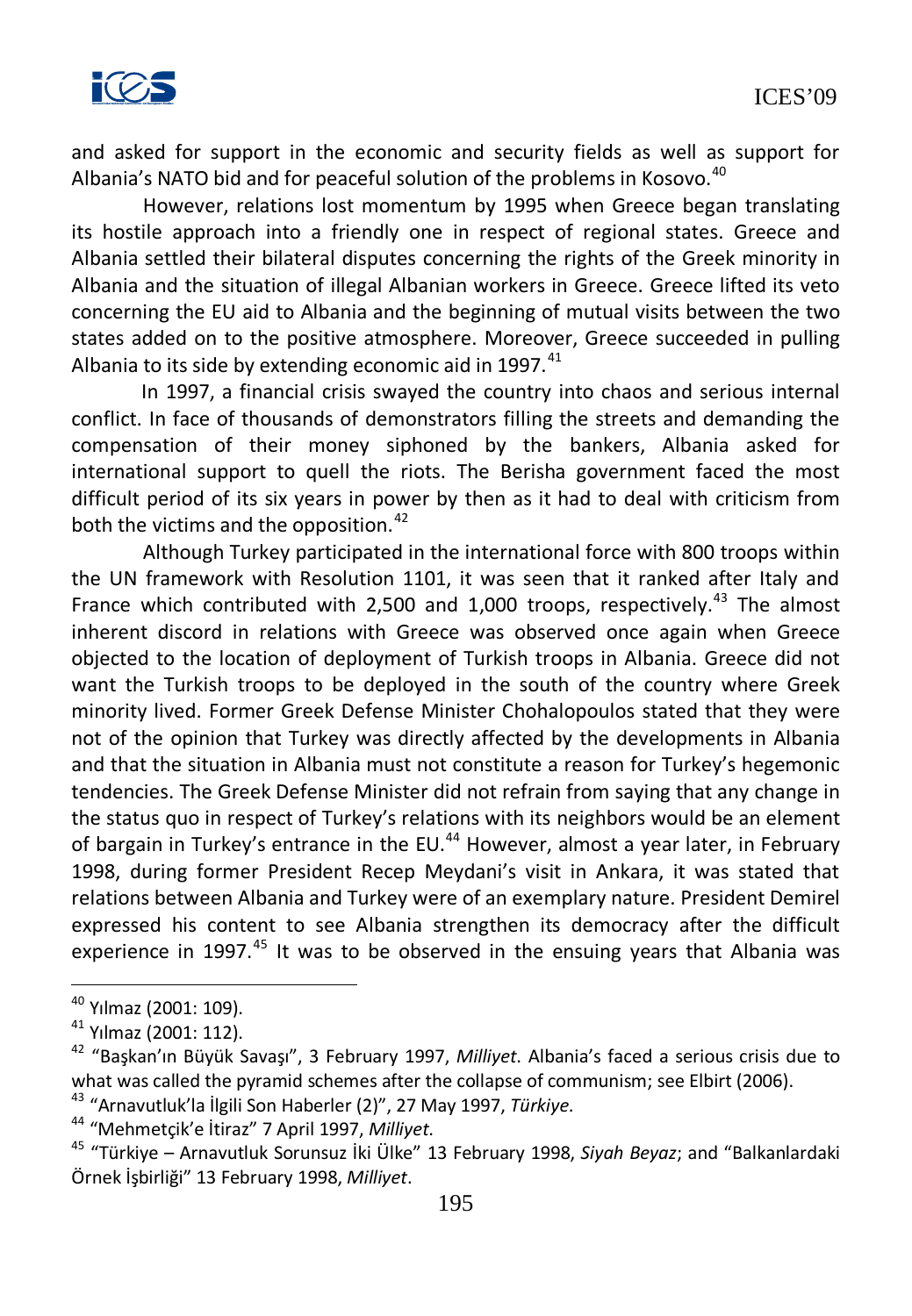

closer to Greece than to Turkey. However, the crisis to draw Albania closer to Turkey broke out in Kosovo in March 1998 when Milosevic's latent Greater Serbia designs came to the surface once again, concerning which the two states acted on parallel policy lines.

Post-Kosovo relations continued particularly with a view to ensuring economic and military cooperation. President Demirel paid an official visit to Albania and Macedonia in April 1999. Central to the agenda of this visit were the Kosovo problem, stability in Albania, and the situation of the refugees.<sup>[46](#page-203-0)</sup> In 2000, Turkish and Albanian presidents and prime ministers with those other regional states participated in the Southeast European Cooperation Process (SEECP) Heads of State and Government Summit. In early 2000, Prime Minister Bülent Ecevit paid an official visit to Albania. Shortly afterwards, President Demirel went to Albania to discuss issues on Kosovo and other regional and international issues of mutual concern. The third high-level visit in the same year took place by Albanian Prime Minister Ilir Meta's visit which was primarily on economic field.<sup>[47](#page-203-1)</sup>

In September 2005, Turkey and Albania signed an agreement on Turkish Armed Forces' assistance to the Albanian Army concerning the allocation of military equipment of \$ 2,5 million to contribute to the restructuring of the Albanian military and integration into NATO. Turkey also assists Albania in the field of logistics and police training.<sup>[48](#page-203-2)</sup>

The coalition government formed by Sali Berisha secured the highest number of votes in the July 2005 elections and received the vote of confidence in early September 2005. Both Turkey and Albania are cognizant of friendly bilateral relations.

<sup>46</sup> Yılmaz (2001: 112).

<sup>&</sup>lt;sup>47</sup> Yılmaz (2001: 112 – 114); at the turn of the century, Albania was among the most important foreign policy titles in Ankara, seen clearly in the 2001 Government Program: 1) following a policy to support democracy and market economy in Albania; 2) solution and internationalization of the 'Albanian issue' on grounds of respect for commitment arising from international documents; 3) prioritizing relations with the U.S.A. and Western European states with respect to Albania; 4) following the process of integration in Europe as well as integrating into European political and economic organizations; 5) prioritizing relations with Germany and Italy; 6) making every effort to stop the policy of pressure and cruelty on the Albanian minority in former Yugoslavia to help them enjoy the right to legitimate political will; 7) recognizing Macedonia on the condition of respect for the rights and free movement of Albanians in Macedonia; and 8) making efforts to help Kosovo to be recognized and working for the peaceful solution of the problem.

<sup>48</sup> "Ankara Hosts Albanian Chief of Staff for Second Time in 2005", 14 December 2005, *Turkish Daily News*.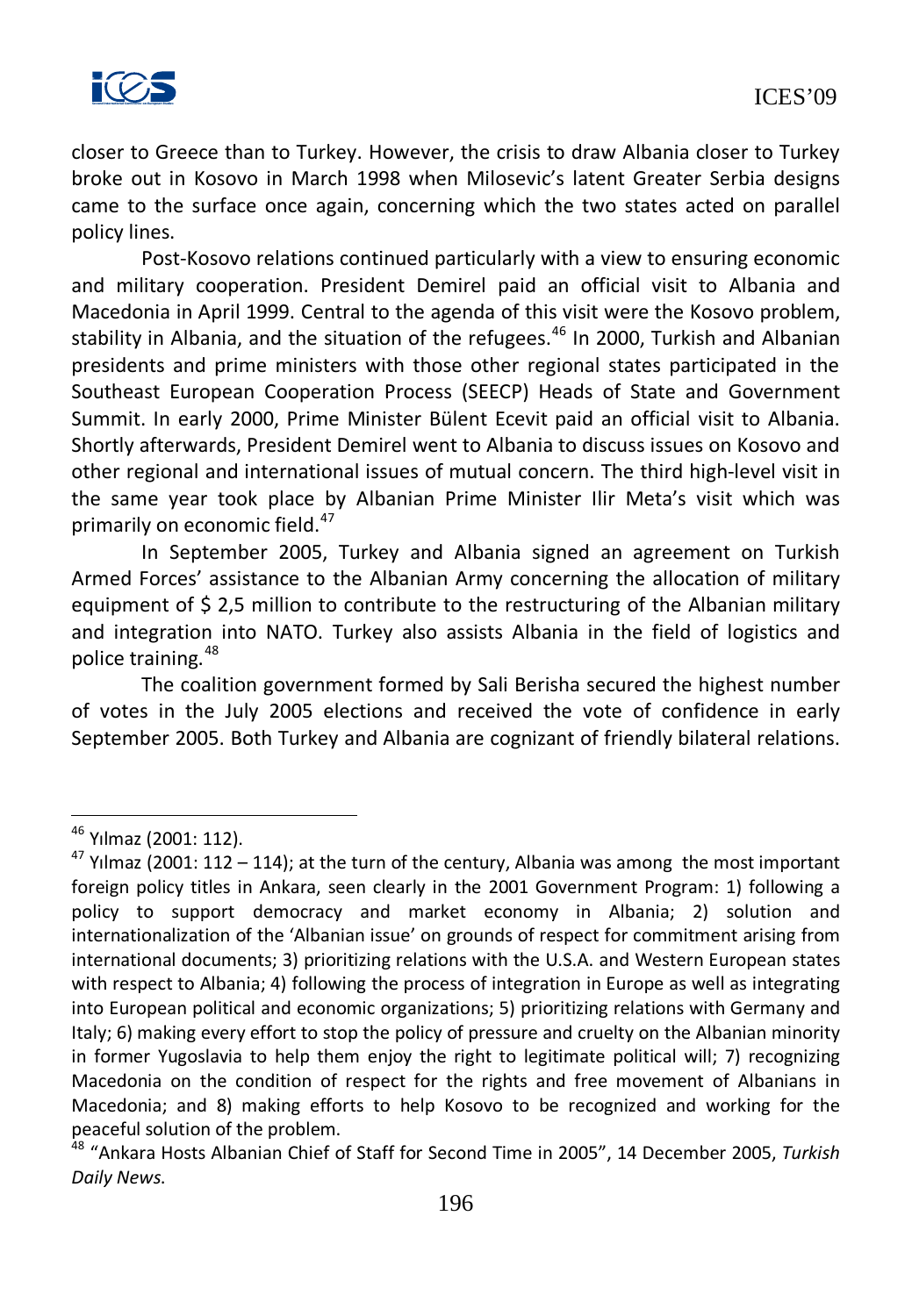

Turkey is likely to increase its investments and continue to extend military assistance to Albania.

### **5.3. Economy**

Turkey's economic relations with Albania began with the Agreement on Trade and the Agreement on Economic, Commercial, Industrial and Technical Cooperation through the end of the Cold War, as late as 1988, since the country was isolated for a long time during the Cold War under Enver Hoxha's regime. The legal framework of economic relations in the post-Cold War era was based on the Agreement on Mutual Promotion and Protection of Investments (1996) and the Agreement for the Prevention of Double Taxation (1998). The first round of talks concerning Free Trade Agreement was held in 2003. Turkey's exports to Albania were \$ 160 million in 2004 while its imports were \$ 15,528 million. Main items in Turkish exports include iron – steel, aluminum, cereal, flour, electrical items, salt, sulfur, cement, rubber, cacao, and iron – steel products while its imports include the same items.<sup>[49](#page-204-0)</sup>

In accordance with Law no. 7638 adopted in 1992, foreign companies in Albania were granted the rights given to Albanian companies, in the scope of which they could rent facilities and properties for 99 years. Among the investments of Turkish businessmen are shoe factory, shops, restaurants, and dental clinics. *Kürüm Iron – Steel Joint Stock Company* rented the iron and steel enterprises in Elbasan Valley for a 20-year period and started production. In the mining sector, *Ber-Öner* received the right to explore and operate mine reserves in copper-dense regions in Albania. *Everest* has made an investment of \$ 2 million for polyethylene packing production. The companies operating in the construction sector are *Tepe Construction Joint Stock Company, Be-Ha-Şe, Enka, Tümaş Joint Stock Company, GİNTAŞ, Mak-Yol, MNG,* which have undertaken projects on highway construction, building restoration, military facility construction, and mass housing. As for banking, a *Ziraat Bank* branch was planned to open in Tirana with an investment of \$3 million. However, the project had to be suspended due to the crisis in 1997 and the political instability that followed. *Kentbank* bought shares of the privatized Albanian National Commercial Bank in 2000. The Albanian Central Bank and Turkish Banking Regulation and Supervision Agency (*BDDK)* concluded Bilateral Cooperation Agreement with a view to reaching accurate information regarding the transaction of banks and finance institutions in their country, to build an institutional framework which would facilitate cooperation in cross-border supervision, and to share institutional experience and

<sup>49</sup> "Türkiye – Arnavutluk Ticari ve Ekonomik İlişkileri"; and "Arnavutluk'ta Ekonomik Gelişmeler".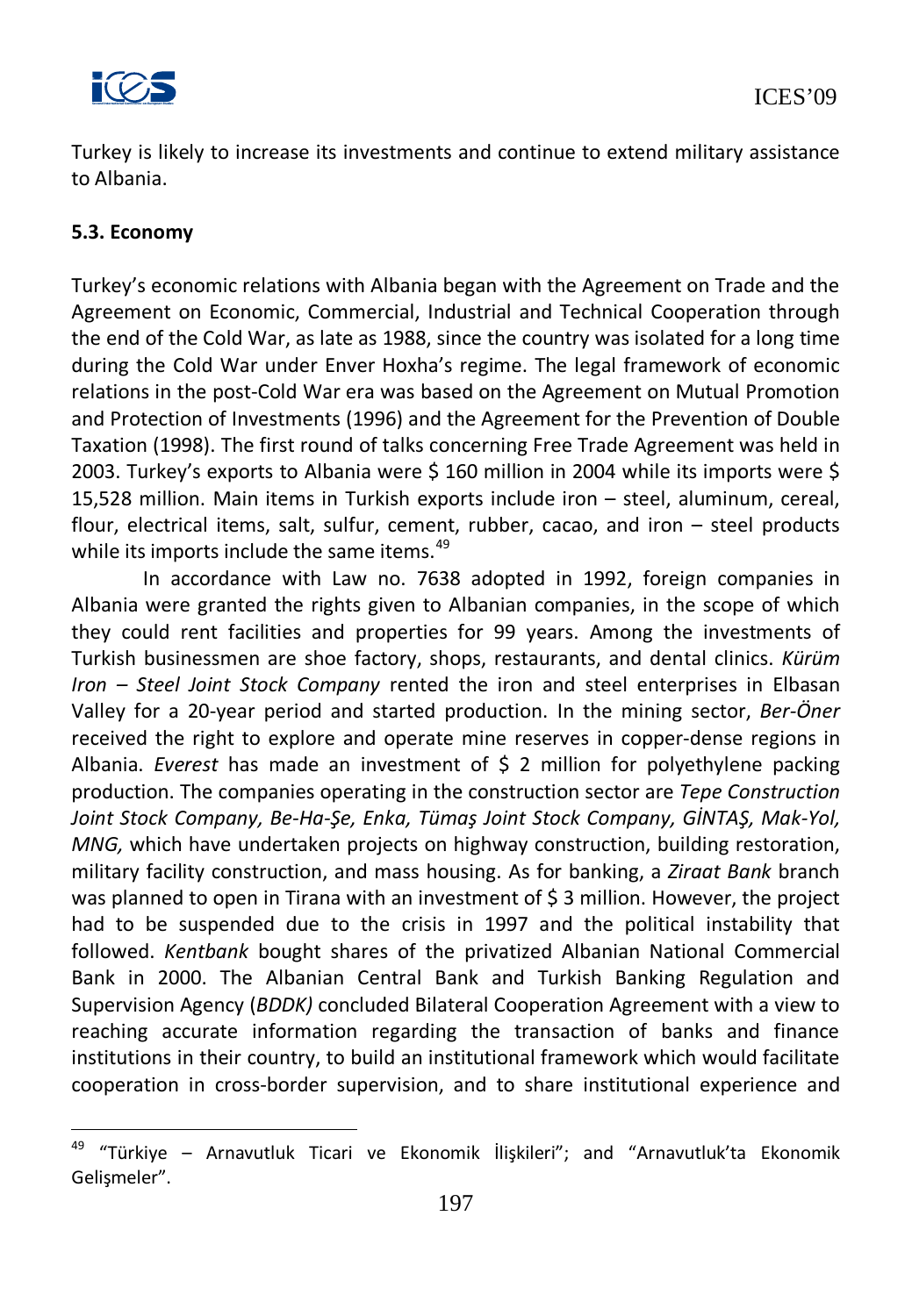

technological training. Other possibilities of investment include telecommunication, medicine, energy, oil, natural gas, tobacco, tourism, mining, chemical industry, food processing, packaging, cement industry, insurance, and transportation.<sup>[50](#page-205-0)</sup>

By and large, economic relations with Albania displayed an improving trend until 1997. After 1997, Albania's relations with Greece improved when the Socialist Party intensified relations with the country.<sup>[51](#page-205-1)</sup> Most recently, Albanian authorities decided to sell 76 % of Albanian state phone company *Albtelecom Sh.A* to the Turkish consortium made up of *Türk Telekom* and *Çalık Enerji Telekomünikasyon A.Ş.*[52](#page-205-2)

As is the case with other Balkan states, there are certain problems in bilateral economic relations with Albania. Letter of credit procedures are delayed due to lack of cash in local banks, problems in money transfer between cities, and complications in the state-owned bank procedures. Second, Turkish companies expect the existing customs legislation to be amended as soon as possible. Third, Turkish companies which export goods by land transportation reach Albania late and thus lose price advantages, due to lack of infrastructure in Bulgaria, Macedonia, and Albania. Fourth, lack of electricity has negative impact upon foreign investors. Foreign companies are obliged to pay customs duties. This creates unjust competition and makes the marketing of Turkish products more difficult. Finally, the lack of any efforts to compensate for the loss of Turkish companies resulting from the domestic turmoil in 1997 is yet another factor that hinders improvement in economic cooperation.<sup>[53](#page-205-3)</sup>

#### **5.3. Military**

Bilateral military relations between Turkey and Albania began in early 1990s. Albania started defense cooperation almost simultaneously with Turkey and with the U.S.A. The first significant meeting at the ministerial level took place in Ankara in July 1992 during which the parties signed a Defense Cooperation Pact. As Minister of Defense Nevzat Ayaz stated, the agreement focused on enhancing cooperation in military education and technology. During his visit to Turkey, Albanian Defense Minister Safet Zhulali was allowed to visit Turkish military facilities such as factories, command centers and bases, to which at the time only NATO members were allowed access. In turn, Turkish naval vessel Fevzi Çakmak visited the Albanian Port of Durres in August 1992, the first such visit by a Turkish naval vessel to Albania since the days of the

 $50$  "Türkiye – Arnavutluk Ticari ve Ekonomik İlişkileri"; and "Türkiye – Arnavutluk Ekonomik, Ticari, Sanayi ve Teknik İşbirliği Karma Komisyonu Altıncı Dönem Toplantısı Protokolu".

 $51$  Ünal (1998).

<sup>52</sup> "Turkish Consortium Acquires Albanian Albtelecom", 28 May 2005, *Turkish Daily News*.

<sup>53 &</sup>quot;Türkiye – Arnavutluk Ticari ve Ekonomik İlişkileri".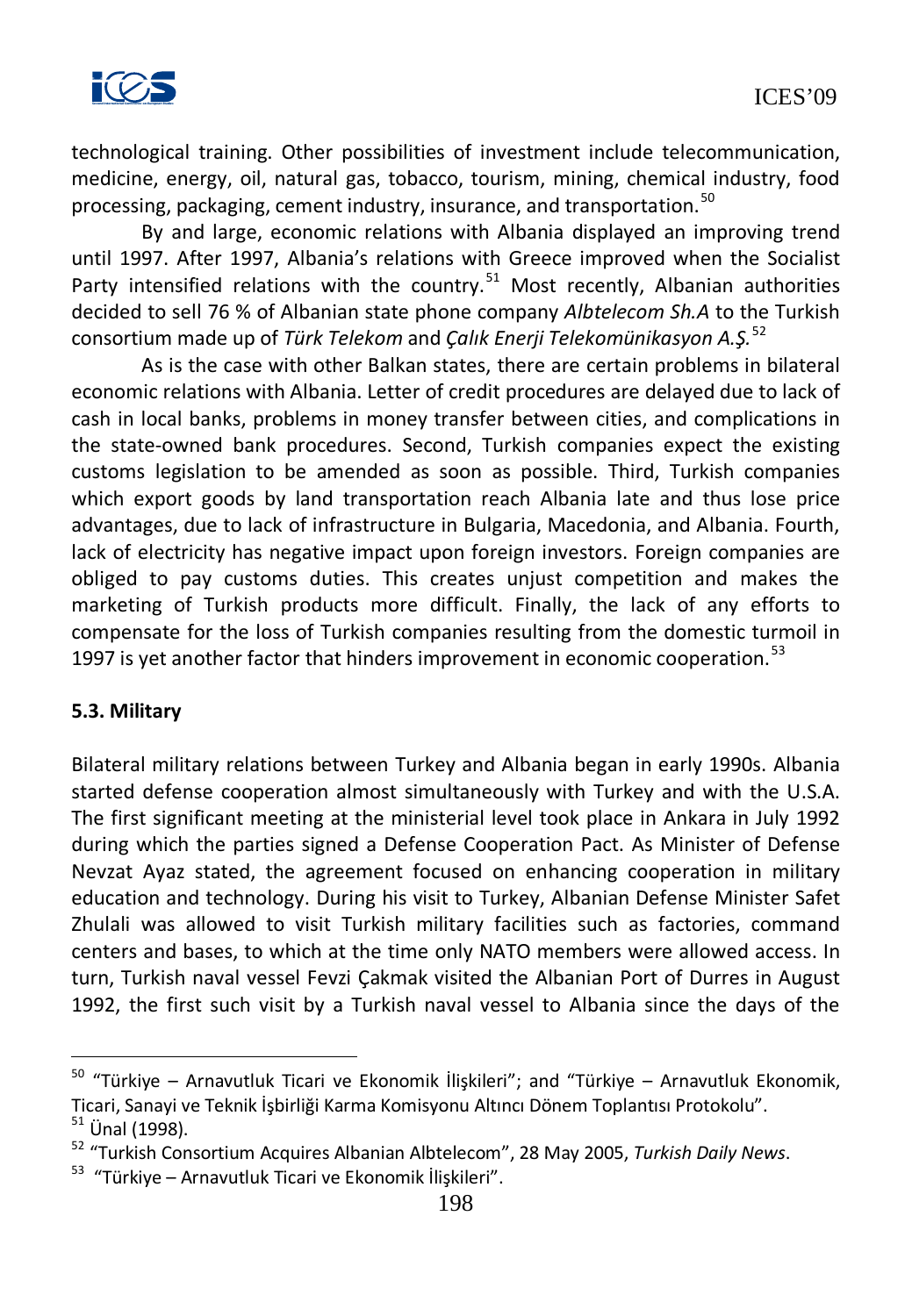

Ottoman Empire.<sup>[54](#page-206-0)</sup> The two states concluded the Defense Technology and Military Training Cooperation<sup>[55](#page-206-1)</sup> and Albania also asked for arms aid October 1993.<sup>[56](#page-206-2)</sup>

In July 1996, a Turkish contingent of 40 soldiers left for Albania to take part in the Peaceful Eagle 96 military exercise conducted under the auspices of NATO's PfP program. Along with the Turkish contingent, headed by Lieutenant Colonel İhsan Balabanlı, troops from Albania, the U.S.A., Italy, Macedonia, Bulgaria and Romania took part in the military exercise. The use of light weapons, first aid training, mine sweeping, reconnaissance and security drills were practiced.<sup>[57](#page-206-3)</sup> A month later, a delegation of Albanian military offices headed by Major General Armando Vincani, the Deputy Chief of General Staff, came to Turkey for a meeting to exchange views on military issues,<sup>[58](#page-206-4)</sup> after which it was stated that Turkey and Albania would hold a joint military exercise in the Adriatic Sea off the coast of Albania in August. The Chief of General Staff stated that three Albanian warships, including a minesweeper and two torpedo ships and Turkish *Turgut Reis*, one of the best frigates in the Turkish Navy, were scheduled to participate in the exercise. The training included naval operations, on board fire fighting techniques and rescue operations, which were monitored by foreign attachés in Albania and officers from NATO.<sup>[59](#page-206-5)</sup>

In early 1997, a crisis broke out in the country when a series of fraudulent investment schemes collapsed resulting in thousands of citizens' loss of their savings. By April 1997, the parliament approved sending troops to Albania while Albanian Deputy Foreign Minister Albert Rakipi was engaged in talks during his two-day visit in Ankara. During the unrest, militants armed with weapons looted military barracks, estimated at some 200,000 guns, seized control of much of southern Albania. Turkey feared that as the rebels refused to hand over the guns, the weaponry could be carried over to Macedonia and Bulgaria. Therefore, it followed the developments closely and conducted an intensive diplomacy in cooperation with Italy. $^{60}$  $^{60}$  $^{60}$  After the Turkish troops' duration of 3-month stay ended in late July, the Turkish soldiers returned to Turkey.<sup>[61](#page-206-7)</sup>

During Albanian Defense Minister Luan Haydarağa's visit to Ankara, the Haydarağa and his counterpart İsmet Sezgin signed an agreement for a \$5 million

<sup>&</sup>lt;sup>54</sup> Dakovic and Miseljic (2001).

<sup>55</sup> Demirtaş – Coşkun (2001: 87).

<sup>56</sup> 6 October 1993, *Cumhuriyet*.

<sup>57</sup> "Turkish Troops Take Part in Military Exercise", 15 July 1996, *Turkish Daily News*.

<sup>&</sup>lt;sup>58</sup> "Albanian Military Delegation in Turkey", 21 August 1996, *Turkish Daily News*.<br><sup>59</sup> "Turkey and Albania to Hold Joint Naval Exercise", 24 August 1996, *Turkish Daily News*.

<sup>60</sup> "Turkish Parliament Approves Troops For Albania", 11 April 1997, *Turkish Daily News*.

<sup>61</sup> "Turkish Troops in Albania Will Return Home", 26 July 1997, *Turkish Daily News*.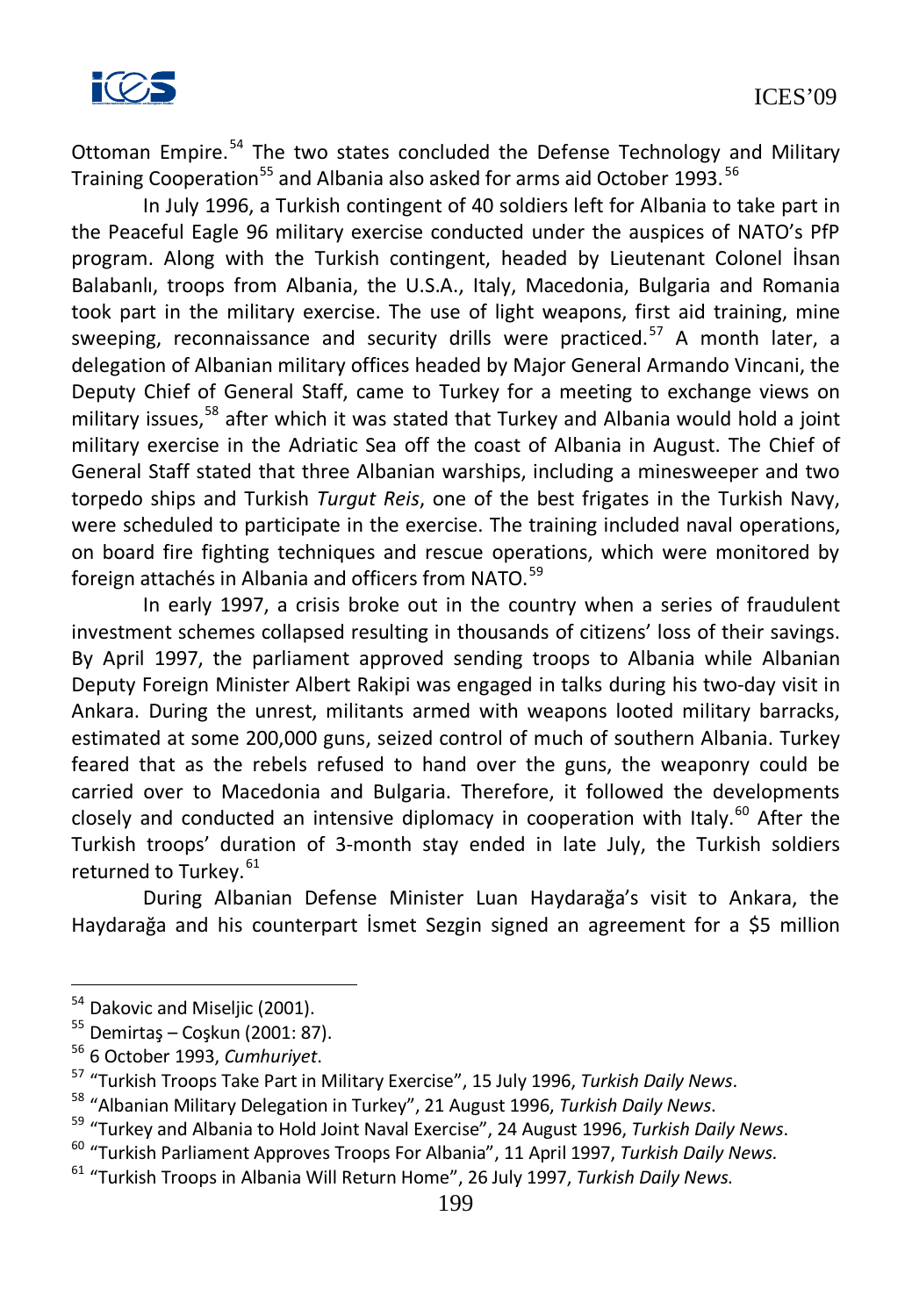

Turkish grant to Albania.<sup>[62](#page-207-0)</sup> For the second time, two weeks after the Albanian Defense Minister's visit, Turkish parliament unanimously authorized the deployment of Turkish troops to Albania when the conflict in Kosovo escalated. It was left to the Cabinet to decide the needs, size, location, and time of the deployment. The move would also allow the deployment of soldiers for possible international peace-keeping missions in Albania. A small group of soldiers went to the southern Albanian town of Vlora to protect a Turkish technical team engaged in repairing a military shipyard, port, and army barracks. There were also voices in the parliament suggesting Turkey should also send Red Crescent aid for Kosovar Albanian refugees.<sup>[63](#page-207-1)</sup>

By August 1998, an amphibious Turkish division was scheduled to set out for Albania to take part in a NATO exercise which would also be attended by the members of the Partnership for Peace (PfP). The Chief of Staff related statement mentioned eleven NATO states; Belgium, Canada, France, Germany, Greece, Italy, the Netherlands, Spain, Turkey, the U.S.A. and Britain and three PfP countries, Albania, Russia, Lithuania in the Cooperative Assembly 98 exercises. The maneuvers were carried out in Albanian and Macedonian territories and were based on a scenario to end regional conflicts peacefully. Land, air, and naval forces of the participating countries were involved in search-and-rescue (SAR) missions, medical evacuation (MEDEVAC), and airdrop operations. Apart from the amphibious division, Turkey sent four F-16s, a transport plane, a frigate, and logistic support.<sup>[64](#page-207-2)</sup> The following year, part of a 126-strong Turkish military unit left for Tirana, along with a number of vehicles and assorted equipment, in mid-May to join a special NATO force deployed in Albania to take part in the distribution of humanitarian aid to the Kosovar refugees who fled former Yugoslavia.<sup>[65](#page-207-3)</sup>

In 2002, former National Defense Minister Sabahattin Çakmakoğlu met his Albanian counterpart Luan Rama in Tirana. Çakmakoğlu stated that Turkey would contribute to the modernization of Albania in the military field.<sup>[66](#page-207-4)</sup> The harvest of this visit was reaped during the visit of Chief of Staff General Hüseyin Kıvrıkoğlu to Albania where he met several dignitaries and officials, both political and military. During the visit, Kıvrıkoğlu was received by Albanian president Recep Meydani who said relations between the two states fostered stability and peace in the region and drew attention to the restoration of Kucova airport. Kıvrıkoğlu signed a logistic application protocol with Rama. The protocol establishes the provision of \$2,5 million assistance to help

<sup>62</sup> "Albanian Defense Minister in Turkey", 11 July 1998, *Turkish Daily News*.

<sup>&</sup>lt;sup>63</sup> "Parliament Approves Sending Troops to Albania", 25 July 1998, *Turkish Daily News.*<br><sup>64</sup> "Turkey to Take Part in NATO Exercise in Albania", 8 August 1998, *Turkish Daily News*.

<sup>65</sup> "First Group of Turkish Soldiers Leaves For Albania", 17 May 1999, *Turkish Daily News*.

<sup>66</sup> "Çakmakoğlu Visits Albania", 22 June 2002, *Turkish Daily News*.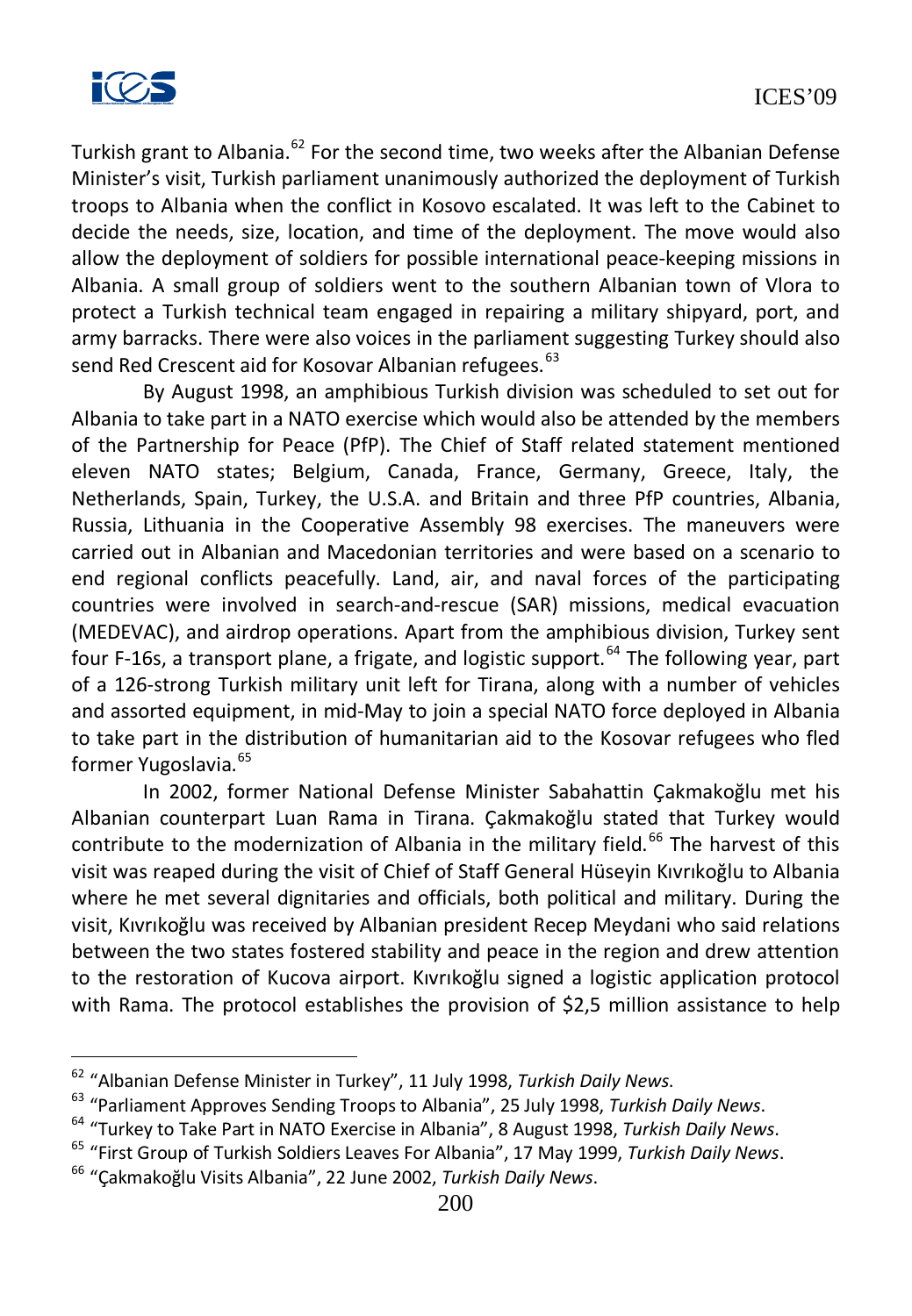

the Albanian Army reach NATO standards. Kıvrıkoğlu also discussed with Albanian Chief of General Staff Pillumb Kazimi who Kazimi stated that Albania would send units to assist the Turkish Army's mission in Afghanistan.<sup>[67](#page-208-0)</sup>

Turkish Armed Forces offer Albanian military personnel education and training activities in military colleges, Gülhane Military Medical Academy, military academies, military high schools, branch schools, and language schools.<sup>[68](#page-208-1)</sup> Turkey also trained Albanian Special Forces Battalion. Turkish ammunition company Mechanical and Chemical Industry Corporation (*Makina ve Kimya Endüstrisi Kurumu*) bought out and modernized the biggest ammunition plant in Albania. Turkey also supplied radar systems for the surveillance of the Albanian air space and of telecommunication equipment.<sup>[69](#page-208-2)</sup>

On 1 April 2009, Albania eventually achieved one of its most important foreign policy goals towards becoming integrated in Euro-Atlantic structures and became a member of NATO. The military cooperation recorded to this date between the two states would be unthinkable two decades ago. However, it can be argued that the reinforcement of relations owes much to military cooperation, due mostly to inspiring mutual confidence in a particularly conflict-ridden region as the Balkans.

#### **6. Concluding Remarks**

Turkey and Albania have traditionally had friendly relations. These amicable relations were taken further after the Cold War; this time in the context of Europeanization efforts. The future characteristic to be assumed by the EU remains unknown for the time being; be that as it may, there is common belief that regional states see their future in the still evolving EU. Turkey has reiterated its support in many ways for Albania to this end. Albania became a member of the OIC backed by Turkey, received Turkish aid in cash and in kind, was given policy recommendations from Turkish officials in the immediate aftermath of the Cold War, acted on parallel policy lines during the Kosovo crisis. With a view to helping Albania embark into liberal market economy, the basis of economic relations were established in early 1990s with legal arrangements which were taken further through investments in infrastructure construction, banking, finance, telecommunication, and other fields although relations in this venue still need further attention by both sides. The cooperative nature of military relations manifest itself in the frequent high-level visits, offering military education to Albanian military personnel, carrying out joint exercises, extending

<sup>67</sup> "Kıvrıkoğlu Visit Fosters Military Ties With Albania", 6 July 2002, *Turkish Daily News*.

<sup>&</sup>lt;sup>68</sup> "Participation of PfP Courses".

<sup>69</sup> Mustafa Aksaç, *Turkey's Military Efforts for Peace in the Balkans,* pp.100-103.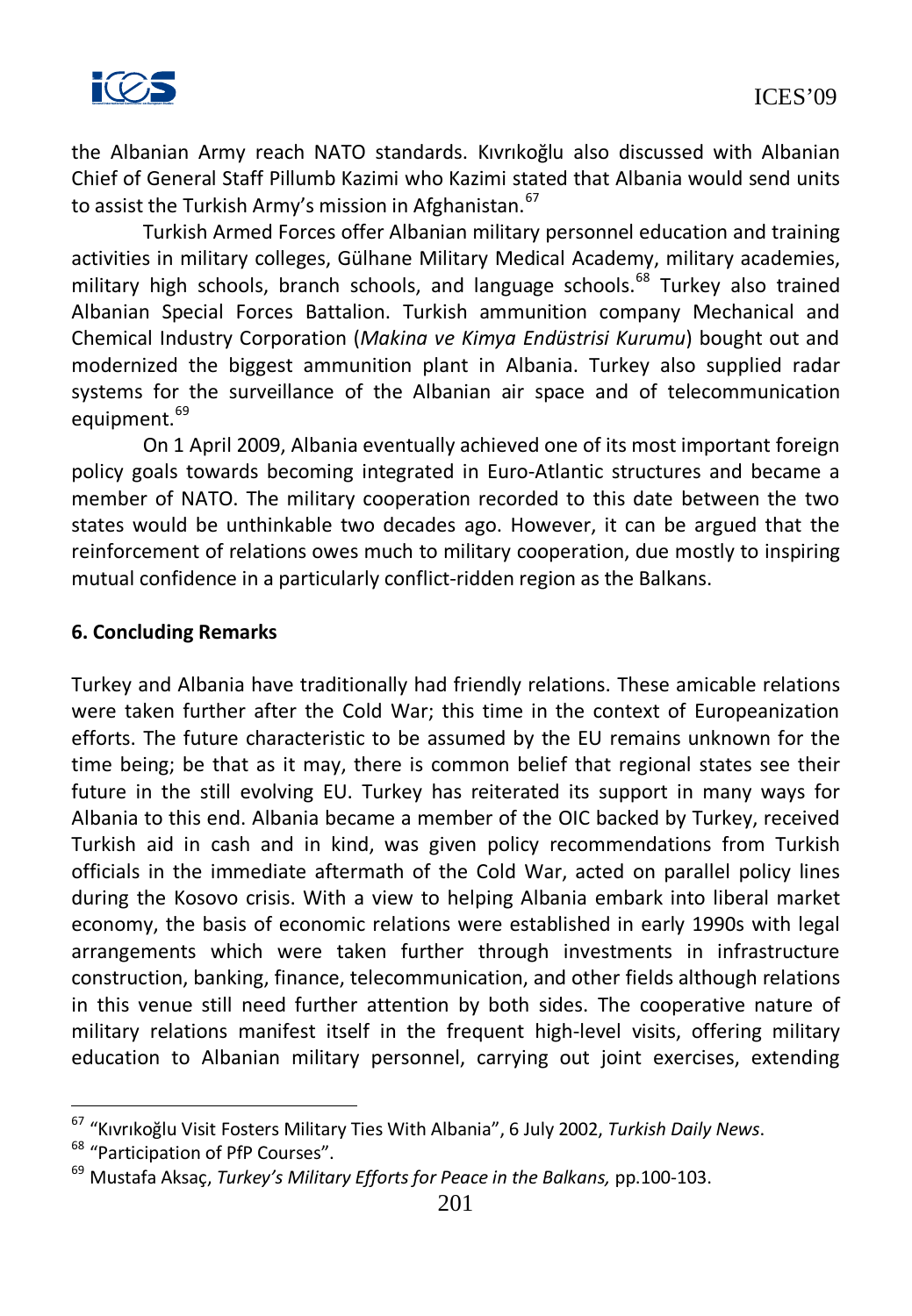

military assistance to Albania at times of crises, modernization of Albanian army; all of which were directed at helping Albania become a member of NATO which eventually materialized this year.

The overall impact of these policies and practices was not only to reinforce individual ties but also to add onto regional stability in the larger network of the Balkans. As such, Europenization in the region has a dual effect, which turns out to be beneficial at both levels. The first tangible outcome in this sense was Albania's membership of NATO last April. Turkey is likely to continue to lend support for Albania in its EU bid, also, if requested, to the EU in their enlargement process in the Balkans as an actor cognizant of the region. The directions the future relations are likely to take, provided that the regional states – including Albania – become full members of the EU before Turkey, is yet another question that deserves investigation in its own right. However, we can at least argue that it will depend on changing and interpedendent political and economic conjuctures in Turkey, the Balkans and the EU.

## **Bibliography**

- Abazi, E. (2008) "Albania in Europe: Perspectives and Challenges", *Avrasya Dosyası* 14  $(1): 229 - 252.$
- Aksaç, M. (2003) *Turkey's Military Efforts for Peace in the Balkans*. Unpublished master's thesis. Bilkent University, Ankara.
- "Albanian Defense Minister in Turkey", *Turkish Daily News*, 11 July 1998.
- "Albanian Military Delegation in Turkey", *Turkish Daily News*, 21 August 1996.
- Akman, H. (2006) *Paylaşılamayan Balkanlar*. İstanbul: IO Kültür Yayıncılık.
- "Ankara Hosts Albanian Chief of Staff for Second Time in 2005", *Turkish Daily News*, 14 December 2005.
- "Arnavutluk'la İlgili Son Haberler (2)", *Türkiye*, 27 May 1997.
- "Arnavutluk'ta Ekonomik Gelişmeler"
- 

- [http://www.gebzegazetesi.com/iskahraman/?i=detay&id32,](http://www.gebzegazetesi.com/iskahraman/?i=detay&id32) retrieved on 24 November 2006, 06:32:08 GMT.
- Atmaca, T. (2007) "Demokrasi Döneminde Arnavutluk", *Balkanlar El Kitabı*, *Vol. 2: Çağdaş Balkanlar*, eds. Karatay O. and Gökdağ, B. A. Çorum/Ankara: KaraM, pp. 350 -372.
- "Balkanlardaki Örnek İşbirliği", *Milliyet*, 13 February 1998.
- "Başkan'ın Büyük Savaşı", *Milliyet*, 3 February 1997.
- Bogdani, M and Loughlin, J. (2007) *Albania and the European Union – The Tumultous Journey towards Integration and Accession.* London: I.B. Tauris.
- Brown, C. (1997) *Understanding International Relations*. New York: St. Martin's Press.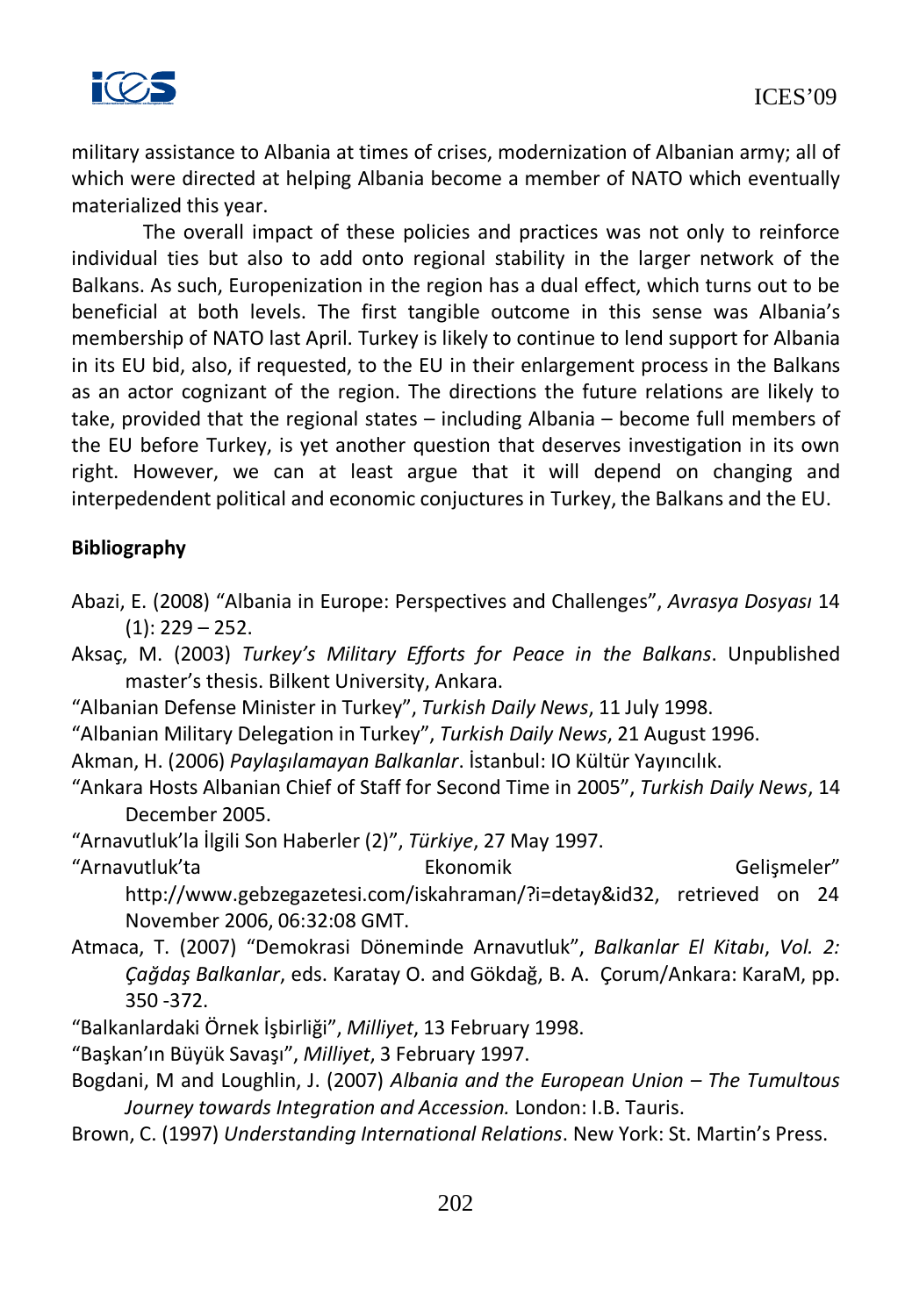

Canbolat, İ. S. (2004) "Avrupa Birliği ve Türkiye", ed., İ. Bal, *Türk Dış Politikası*, Ankara: Nobel, pp. 185 – 228.

*Cumhuriyet*, 7 August 1992.

*Cumhuriyet,* 6 October 1993.

"Çakmakoğlu Visits Albania", Turkish Daily News, 22 June 2002.

"Dakovic, M. and Miseljic, B., "Destabilizing the Balkans: US and Albanian Defense Cooperation in the 1990s*", Independent Center for Geopolitical Studies, Jugoistok*, Belgrade Serbia, 22 March 2001, [http://www.antiwar.com/orig/dakovic2.html,](http://www.antiwar.com/orig/dakovic2.html) retrieved on 22 January 2007, 15:57:12 GMT.

Davutoğlu, A. (2008) *Stratejik Derinlik – Türkiye'nin Uluslararası Konumu.* İstanbul: Küre.

Delegation of the European Commission to Turkey,

[http://www.avrupa.info.tr/AB\\_ve\\_Turkiye/Tarihcesi.html.](http://www.avrupa.info.tr/AB_ve_Turkiye/Tarihcesi.html)

- Demirtaş Coşkun, B. (2001). "Arnavutluk'un Dış Politikası ve Balkanlarda Arnavutluk Sorunu", eds. Ö. Lütem and B. Demirtaş - Coşkun, *Balkan Diplomasisi*, Ankara: ASAM, pp. 67 – 101.
- Elbirt, C. "Albania Under the Shadow of the Pyramids"

[http://www.worldbank.org/html/prddr/trans/so97/albania2htm,](http://www.worldbank.org/html/prddr/trans/so97/albania2htm) retrieved on 21 June 2006, 02:12:42 GMT.

"First Group of Turkish Soldiers Leaves for Albania", *Turkish Daily News*, 17 May 1999. *Güneş*, 29 September 1990.

*Hürriyet*, 1 June 1992.

*Hürriyet,* 20 February 1993.

"Kıvrıkoğlu Visit Fosters Military Ties with Albania", Turkish Daily News, 6 July 2002.

Kut, Ş. (2002). "Türkiye'nin Balkan Politikası," eds., Makovsky, A. and Sayarı, S. *Türkiye'nin Yeni Dünyası: Türk Dış Politikasının Değişen Dinamikleri.* İstanbul: ALFA, pp. 101 - 124.

"Mehmetçik'e İtiraz", *Milliyet*, 7 April 1997.

- *Milliyet*, 25 September 1990.
- Özgür, N. (2007a) "Krallık Döneminde Arnavutluk", *Balkanlar El Kitabı*, *Vol. 2: Çağdaş Balkanlar*, eds. Karatay, O and Gökdağ, B. A. Çorum/Ankara: KaraM, pp. 314 – 335.
- Özgür, N. (2007b) "Sosyalizm Döneminde Balkanlar", *Balkanlar El Kitabı*, *Vol. 2: Çağdaş Balkanlar*, eds. Karatay, O and Gökdağ, B. A. Çorum/Ankara: KaraM, pp.  $337 - 347.$

"Parliament Approves Sending Troops to Albania", *Turkish Daily News*, 25 July 1998. "Participation of PfP Courses", [http://www.bioem.tsk.mil.tr.](http://www.bioem.tsk.mil.tr/)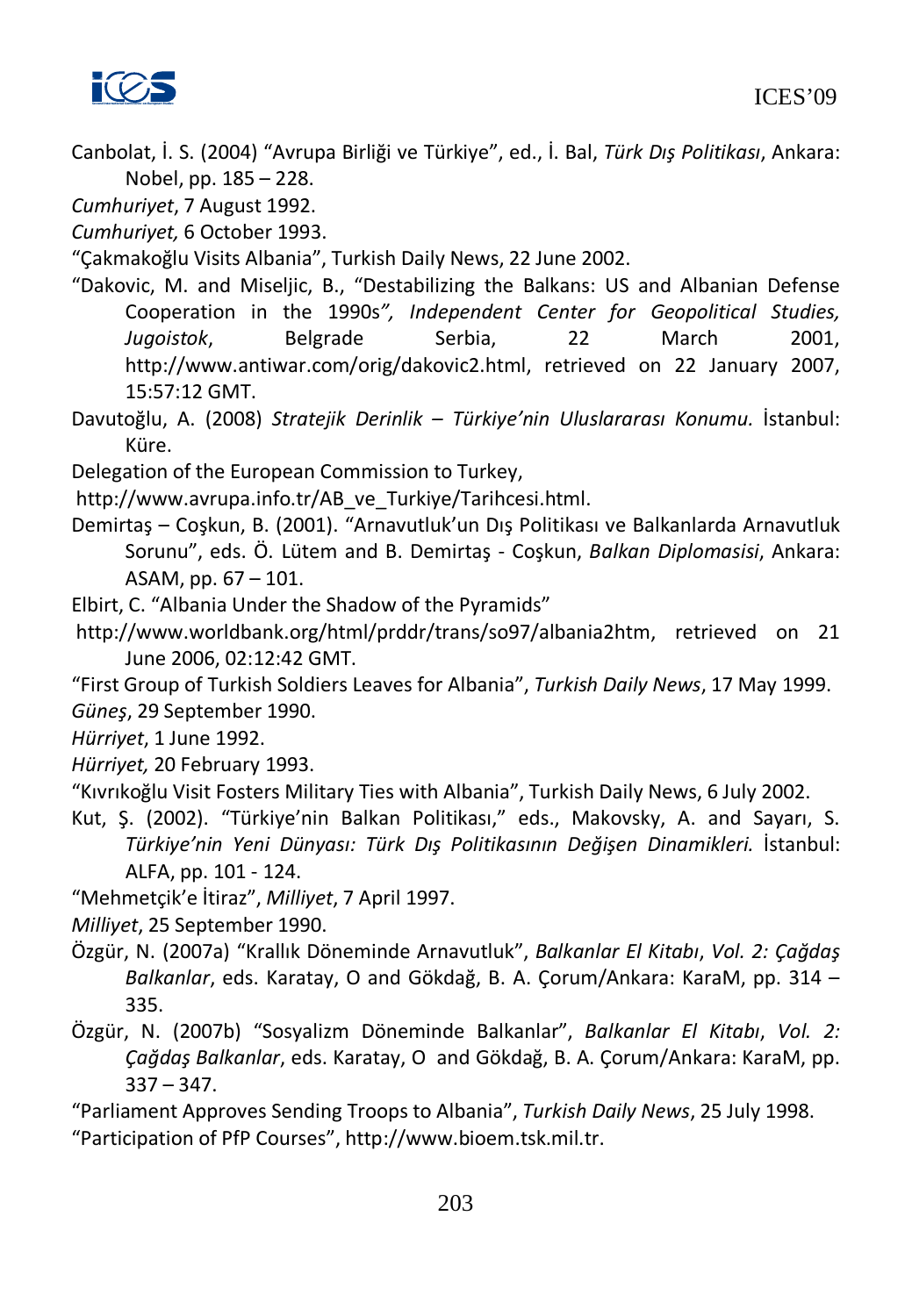

"Premier Berisha Receives H. E. Suphan Erkula, Outgoing Turkish Ambassador in Tirana", *Republika e Shqipërisë, Këshilli i Ministrave, Departementi i Enformacionit,* 

<http://www.keshilliministrave.al/print.php?id=11667>

*Sabah*, 1 June 1992.

Şimşir, B. (2001) *Türkiye - Arnavutluk İlişkileri – Büyükelçilik Anıları (1985 – 1988)*. Ankara: ASAM.

"Turkey and Albania to Hold Joint Naval Exercise", *Turkish Daily News*, 24 August 1996.

"Turkish Consortium Acquires Albanian Albtelecom", *Turkish Daily News*, 28 May 2005.

"Turkish Parliament Approves Troops for Albania", *Turkish Daily News,* 11 April 1997.

"Turkey to Take Part in NATO Exercise in Albania", *Turkish Daily News*, 8 August 1998.

"Turkish Troops in Albania Will Return Home", *Turkish Daily News,* 26 July 1997.

"Turkish Troops Take Part in Military Exercise", *Turkish Daily News*, 15 July 1996.

"Türkiye – Arnavutluk Ekonomik, Ticari, Sanayi ve Teknik İşbirliği Karma Komisyonu Altıncı Dönem Toplantısı Protokolu" [http://www.foreigntrade.gov.tr/pazaragiris/kek/arnavutluk.htm,](http://www.foreigntrade.gov.tr/pazaragiris/kek/arnavutluk.htm) retrieved on 28 October 2006, 09:02:00 GMT.

"Türkiye – Arnavutluk Sorunsuz İki Ülke", *Siyah Beyaz,* 13 February 1998.

"Türkiye – Arnavutluk Ticari ve Ekonomik İlişkileri"

[http://www.deik.org.tr/bultenler/2005627175124Arnavutluk\\_Subat2005.pdf;](http://www.deik.org.tr/bultenler/2005627175124Arnavutluk_Subat2005.pdf)

Uzgel, İ. (2001a) "The Balkans: Turkey's Stabilizing Role", Turkey in World Politics. eds. Rubin, B. and Kirişçi, K.. London: Lynne Rienner Publishers, pp. 49 – 69.

Uzgel, İ. (2001b) "Balkanlarla İlişkiler", *Türk Dış Politikası*, Vol. II (1980 – 2001), ed. Oran, B.

İstanbul: İletişim.

Ülger, İ. K. (2003) *Avrupa Birliği'nin ABC'si*, Ankara: Konrad Adenauer Vakfı – Türk Demokrasi Vakfı.

Ünal, H. "Arnavutluk İyice Yunanistan'a Kayıyor", *Zaman*, 9 January 1998.

Vickers, M. and Pettifer, J. (1997) *Albania – From Anarchy to a Balkan Identity*. London: Hurst &

Company.

Xhudo, G. (1996) *Diplomacy and Crisis Management in the Balkans – A US Foreign Policy Perspective.* London: Macmillan Press.

Yılmaz, M. (2001) *Türk Dış Politikasında Arnavutluk*. Unpublished master's thesis. Gazi University, Ankara.

Zanga, L. (1984) "Albania's Relations with Its Neighbors", *Radio Free Europe/Radio Liberty*, 4 April 1984, retrieved on 7 September 2009 01:46:45 GMT,